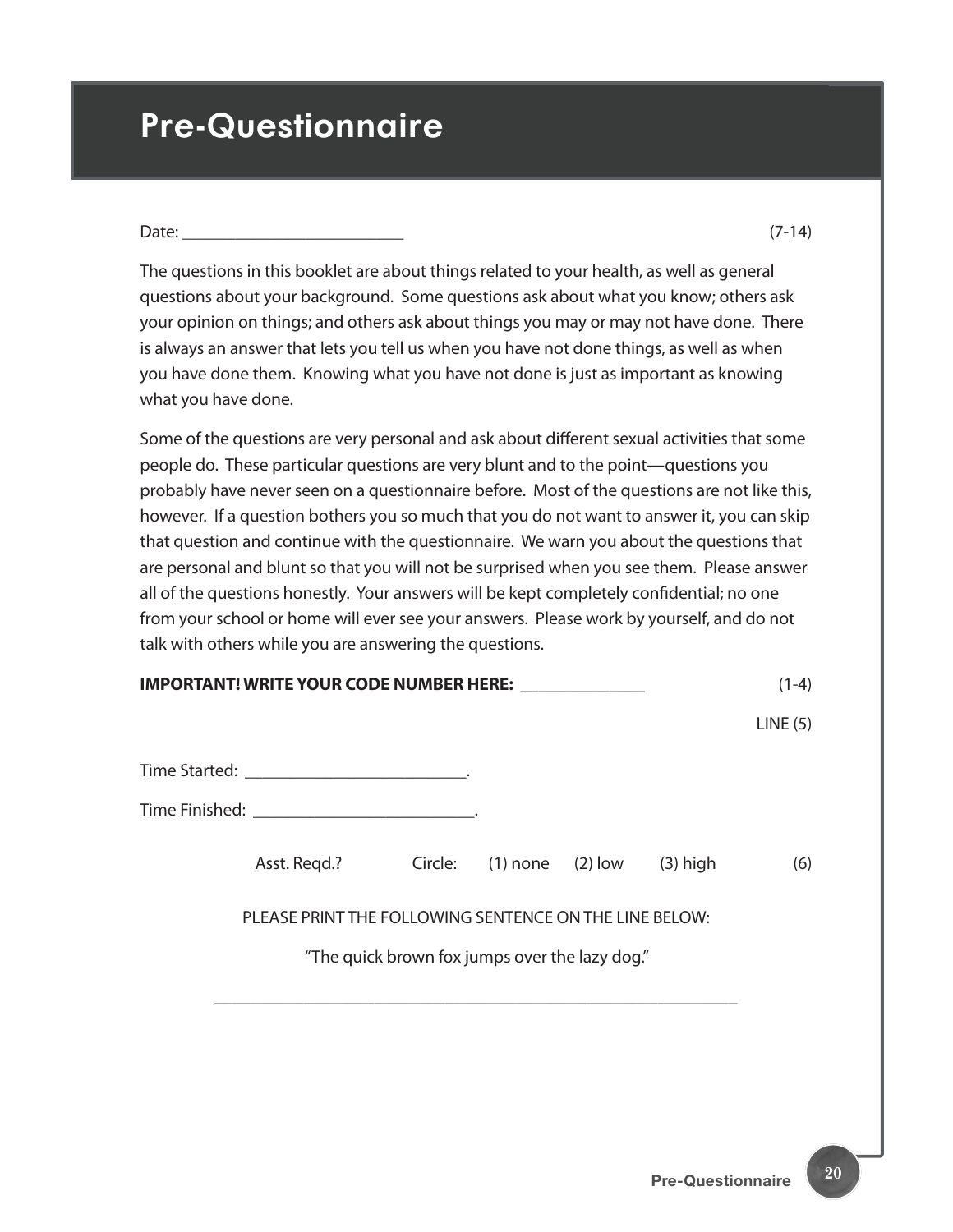#### **A. BACKGROUND INFORMATION**

| We would like some general information about you, like your age, so we can describe | the kinds of people who answered these questions. |            |              |               |           |
|-------------------------------------------------------------------------------------|---------------------------------------------------|------------|--------------|---------------|-----------|
| 1. How old are you? ________ years                                                  |                                                   |            |              |               | $(16-17)$ |
| 2. What is your gender?                                                             |                                                   |            | $\Box$ Male  | $\Box$ Female | (18)      |
| 3. Are you now in school?                                                           |                                                   |            | $\Box$ No    | $\Box$ Yes    | (19)      |
| If NO, what was the last grade you completed?                                       |                                                   |            |              |               | $(20-21)$ |
| If YES, what grade are you in now? ____________                                     |                                                   |            |              |               | $(22-23)$ |
| 4. Are you Black/African American?                                                  |                                                   |            | $\Box$ No    | $\Box$ Yes    | (24)      |
| 5. Are you Hispanic/Latino?                                                         |                                                   |            | $\Box$ No    | $\Box$ Yes    | (25)      |
| 6. If you are Hispanic/Latino, are you:                                             |                                                   |            |              |               | (26)      |
| $\Box$ I am not Hispanic/Latino                                                     | $\Box$ Mexican                                    |            |              |               |           |
| $\Box$ Puerto Rican                                                                 | $\Box$ South American                             |            |              |               |           |
| Dominican                                                                           | $\Box$ Central American                           |            |              |               |           |
| $\Box$ Cuban                                                                        |                                                   |            |              |               |           |
| 7. Are you White?                                                                   |                                                   |            | $\Box$ No    | $\Box$ Yes    | (27)      |
| 8. Are you Caribbean/West Indian?                                                   |                                                   |            | $\Box$ No    | $\Box$ Yes    | (28)      |
| 9. Are you American Indian or Alaskan Native?                                       |                                                   |            | No<br>$\Box$ | $\Box$ Yes    | (29)      |
| 10. Are your parents married to each other now?                                     |                                                   |            | No           | $\Box$ Yes    | (30)      |
| 11. Were your parents ever married to each other?                                   |                                                   |            | No           | $\Box$ Yes    | (31)      |
| 12. Are your parents married, but currently separated?                              |                                                   |            | $\Box$ No    | $\Box$ Yes    | (32)      |
| 13. Does your mother work?                                                          |                                                   |            | No<br>$\Box$ | $\Box$ Yes    | (33)      |
| 14. Does your father work?                                                          |                                                   |            | $\Box$ No    | $\Box$ Yes    | (34)      |
| 15. Did your mother finish high school?                                             | No                                                | $\Box$ Yes |              | Do not know   | (35)      |
| 16. Did your father finish high school?                                             | No<br>ш                                           | $\Box$ Yes |              | Do not know   | (36)      |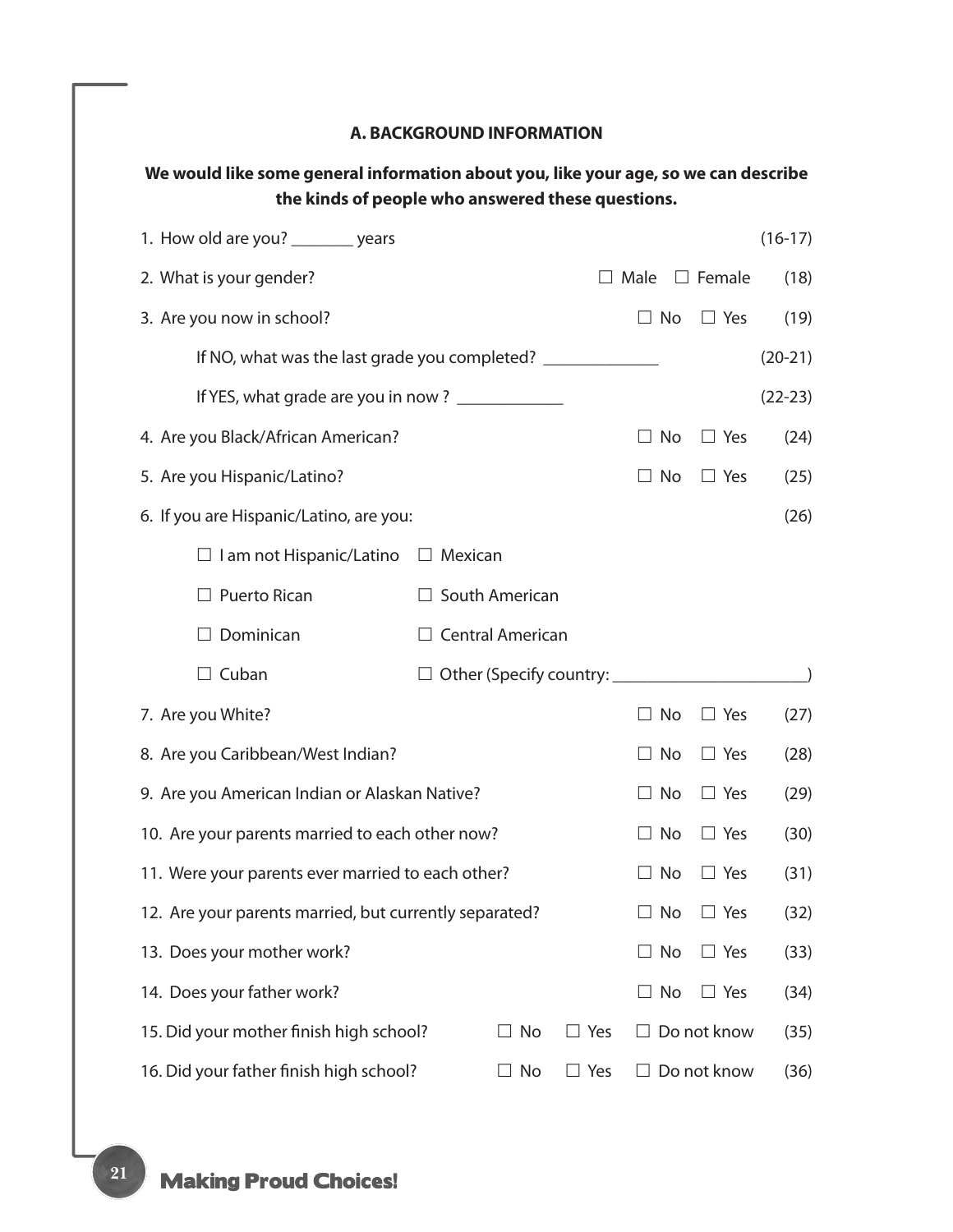17. Do you live with your mother? (37)

 $\square$  Yes, all or most of the time.

 $\square$  Yes, some of the time.

 $\Box$  No, I do not live with my mother.

18. Do you live with your father? (38)

 $\square$  Yes, all or most of the time.

 $\square$  Yes, some of the time.

 $\Box$  No, I do not live with my father.

#### **B. SEXUAL ATTITUDES**

**The following questions ask how you feel about different behaviors. Please indicate how good or bad an idea it is to do the following, whether others would approve or disapprove of the behavior, and whether you plan to do these behaviors in the next 3 months (90 days). Circle the NUMBER that best describes your feelings. Sexual intercourse refers to a male putting his penis in a female's vagina. (Try to answer the questions even if you have not had sexual intercourse or have never used condoms.)**

**How would the following people feel about you having sex in the next 3 months? (Circle one)**

|                                         | 3<br>$\mathbf{2}$ |               |                | 4                            |                         |   |      |
|-----------------------------------------|-------------------|---------------|----------------|------------------------------|-------------------------|---|------|
| <b>Strongly Disapprove Disapprove</b>   |                   | In the Middle |                | Approve                      | <b>Strongly Approve</b> |   |      |
|                                         |                   |               |                |                              |                         |   |      |
| 1. Yourself                             |                   | 1             |                | $2^{\sim}$<br>3 <sup>7</sup> | $\overline{4}$          | 5 | (39) |
| 2. Most people who are important to you |                   | 1             | $2^{\circ}$    | 3                            | 4                       | 5 | (40) |
| 3. Your sexual partner                  |                   | 1             | $2^{\circ}$    | 3                            | 4                       | 5 | (41) |
| 4. Your mother                          |                   | 1             | $\overline{2}$ | 3                            | 4                       | 5 | (42) |
| 5. Your father                          |                   | 1             | $\overline{2}$ | 3                            | 4                       | 5 | (43) |
| 6. Your friends                         |                   | 1             | 2              | 3                            | 4                       | 5 | (44) |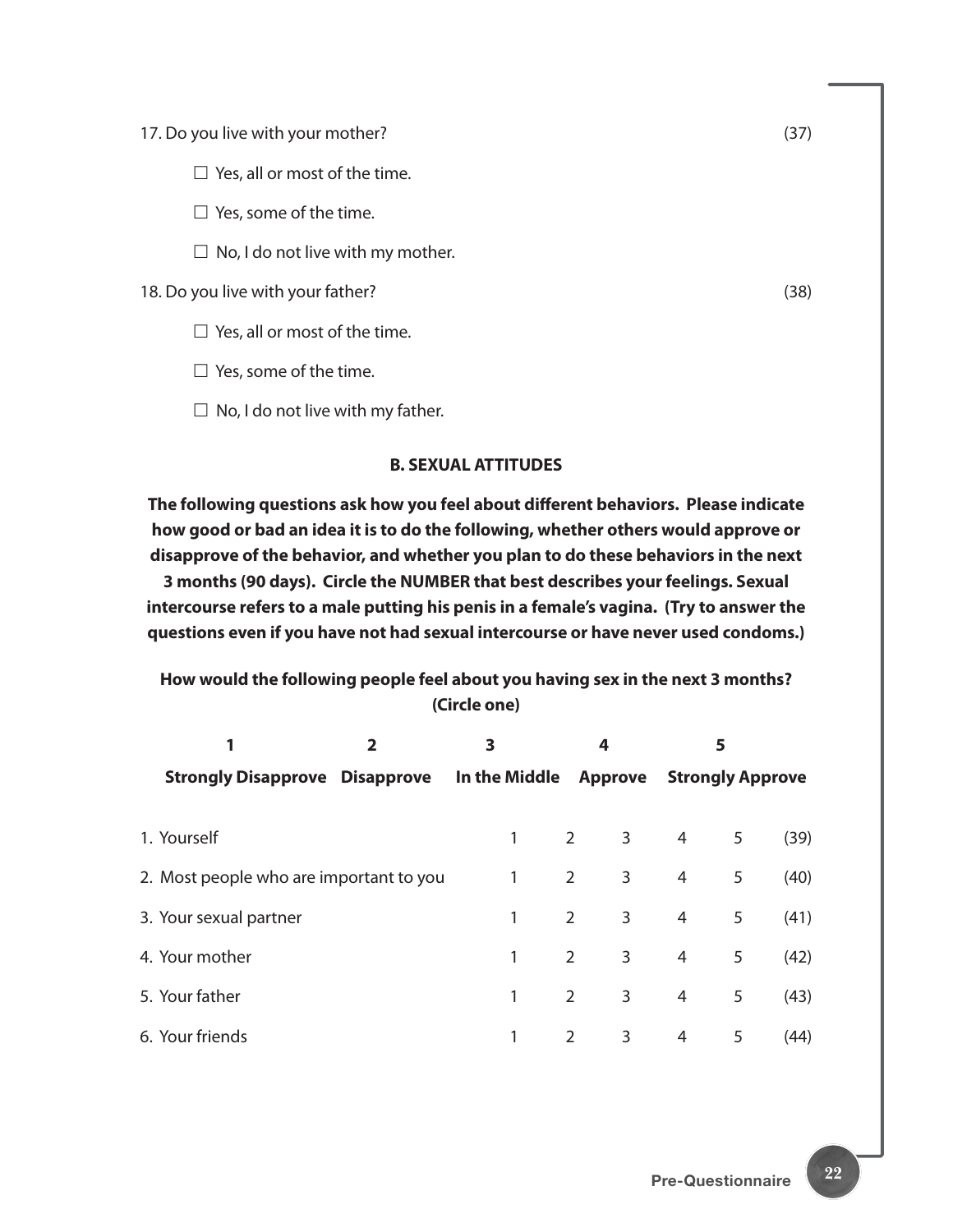7. How likely is it that you will decide to have sexual intercourse in the next 3 months? (45)

1 2 3 4 5 Very Unlikely Unlikely In the Middle Likely Very Likely

**Try to answer the following questions even if you have not had sex or have never used condoms. How would the following people feel about you using a condom if you have sex in the next 3 months? (Circle one)**

| 1                                                                                       | $\overline{2}$          | $\overline{\mathbf{3}}$ |                | 4 |                | 5           |                         |  |  |
|-----------------------------------------------------------------------------------------|-------------------------|-------------------------|----------------|---|----------------|-------------|-------------------------|--|--|
| <b>Strongly Disapprove Disapprove In the Middle Approve</b>                             |                         |                         |                |   |                |             | <b>Strongly Approve</b> |  |  |
|                                                                                         |                         |                         |                |   |                |             |                         |  |  |
| 8. Yourself                                                                             |                         | 1                       | $\overline{2}$ | 3 | $\overline{4}$ | 5           | (46)                    |  |  |
| 9. Most people who are important to you                                                 |                         | 1                       | $\overline{2}$ | 3 | $\overline{4}$ | 5           | (47)                    |  |  |
| 10. Your sexual partner                                                                 |                         | 1                       | $\overline{2}$ | 3 | 4              | 5           | (48)                    |  |  |
| 11. Your mother                                                                         |                         | 1                       | $\overline{2}$ | 3 | 4              | 5           | (49)                    |  |  |
| 12. Your father                                                                         |                         | 1                       | $\overline{2}$ | 3 | 4              | 5           | (50)                    |  |  |
| 13. Your friends                                                                        |                         | 1                       | $\overline{2}$ | 3 | 4              | 5           | (51)                    |  |  |
| 14. How likely is it that you will decide to use a condom if you have sex in the next 3 |                         |                         |                |   |                |             |                         |  |  |
| months?                                                                                 |                         |                         |                |   |                |             | (52)                    |  |  |
| 1                                                                                       | $\overline{2}$          | $\overline{3}$          | 4              |   | 5              |             |                         |  |  |
| Very Unlikely                                                                           | Unlikely                | In the Middle           | Likely         |   |                | Very Likely |                         |  |  |
| How much do you agree or disagree with each of the following statements about you       |                         |                         |                |   |                |             |                         |  |  |
| having sex? (Circle One)                                                                |                         |                         |                |   |                |             |                         |  |  |
| 1                                                                                       | $\overline{\mathbf{2}}$ | 3                       |                | 4 |                | 5           |                         |  |  |

| <b>Strongly Disagree</b>                                      | <b>Disagree</b> | In the Middle | Agree       |   | <b>Strongly Agree</b>          |     |
|---------------------------------------------------------------|-----------------|---------------|-------------|---|--------------------------------|-----|
|                                                               |                 |               |             |   | CODENO# 2 $(1-4)$<br>$LINE$ #2 | (5) |
| 15. If I have sex, then I will be<br>more popular with boys.  |                 |               | $2 \quad 3$ | 4 | 5                              | (6) |
| 16. If I have sex, then I will be<br>more popular with girls. |                 |               | 3           | 4 | 5                              | (7) |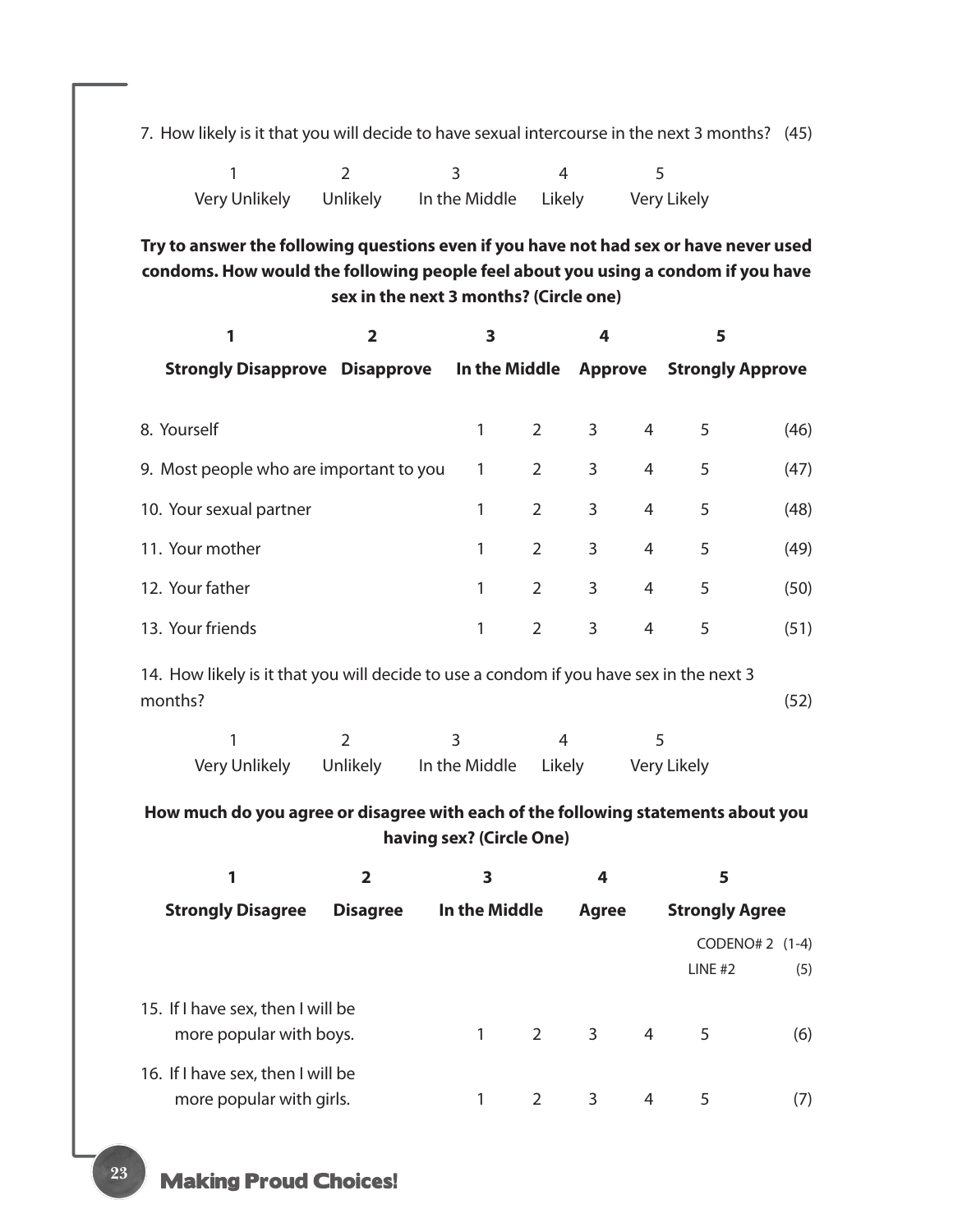| 17. If I have sex, I will get a bad reputation.                                                              | 1 | 2              | 3 | 4              | 5 | (8)  |  |
|--------------------------------------------------------------------------------------------------------------|---|----------------|---|----------------|---|------|--|
| 18. If I have sex, I will get HIV.                                                                           | 1 | $\overline{2}$ | 3 | 4              | 5 | (9)  |  |
| 19. If I have sex, I will get a sexually<br>transmitted disease (STD).                                       | 1 | $\overline{2}$ | 3 | $\overline{4}$ | 5 | (10) |  |
| 20. If I have sex during my teen years,<br>pregnancy could occur.                                            | 1 | $\overline{2}$ | 3 | 4              | 5 | (11) |  |
| 21. If I have sex during my teen years,<br>then my parents will find out.                                    | 1 | $\overline{2}$ | 3 | $\overline{4}$ | 5 | (12) |  |
| 22. If I have sex, and my parents find out,<br>then they will be angry at me.                                | 1 | $\overline{2}$ | 3 | 4              | 5 | (13) |  |
| 23. If I have sex before I am married,<br>then God is likely to be angry at me.                              | 1 | $\overline{2}$ | 3 | 4              | 5 | (14) |  |
| 24. If I have sex during my teen years,<br>then I am less likely to graduate<br>from high school.            | 1 | $\overline{2}$ | 3 | $\overline{4}$ | 5 | (15) |  |
| 25. If I have sex during my teen years,<br>then I am less likely to have the<br>career that I am hoping for. | 1 | $\overline{2}$ | 3 | 4              | 5 | (16) |  |
| 26. I plan to have sex in the next 3 months.                                                                 | 1 | $\overline{2}$ | 3 | $\overline{4}$ | 5 | (17) |  |
|                                                                                                              |   |                |   |                |   |      |  |

**The following questions concern not having sex, also known as practicing abstinence. How much do you agree or disagree with each of the following statements about you not having sex? (Circle One)**

| $\overline{2}$                                                                |                 | 3              |                               | 4            |                       |    |      |  |
|-------------------------------------------------------------------------------|-----------------|----------------|-------------------------------|--------------|-----------------------|----|------|--|
| <b>Strongly Disagree</b>                                                      | <b>Disagree</b> |                | In the Middle<br><b>Agree</b> |              | <b>Strongly Agree</b> |    |      |  |
| 27. If I do not have sex,<br>people will call me names.                       |                 | $1 \quad$      |                               |              | $2 \quad 3 \quad 4$   | 5  | (18) |  |
| 28. If I do not have sex,<br>no one will want to go out with me.              |                 | $1 \quad \Box$ |                               | $2 \qquad 3$ | $\overline{4}$        | 5. | (19) |  |
| 29. If I do not have sex with my partner,<br>then they will break up with me. |                 |                | 2                             | 3            | 4                     |    | (20) |  |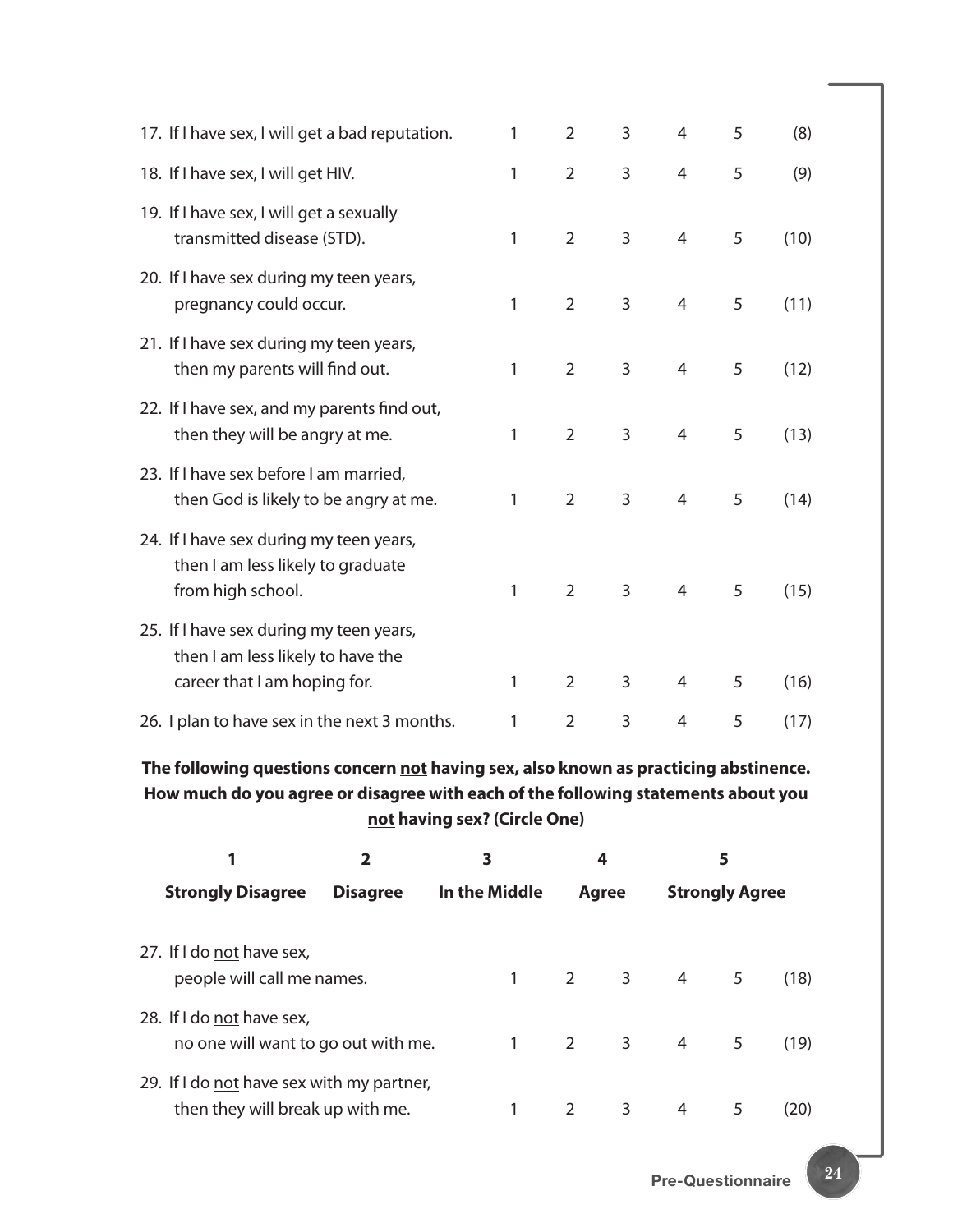| 30. If I do not have sex,<br>my parents will be proud of me.                    | $\mathbf{1}$ |   | $2 \qquad 3$            | $\overline{4}$ | 5 | (21) |
|---------------------------------------------------------------------------------|--------------|---|-------------------------|----------------|---|------|
| 31. If I do not have sex during my teenage<br>years, I will be proud of myself. |              | 2 | $3 \t 4$                |                | 5 | (22) |
| 32. Not having sex will help me<br>further my education.                        |              | 2 | $\overline{\mathbf{3}}$ | $\overline{4}$ | 5 | (23) |
| 33. Not having sex will help me<br>focus on getting a good job.                 |              | 2 | 3                       | 4              | 5 | (24) |
| 34. I will not have sex in the next 3 months.                                   |              | 2 | 3                       | 4              | 5 | (25) |

**Now, we would like to ask you some questions about you using condoms. How much do you agree or disagree with each of the following statements about condoms? Try to answer the questions even if you have not had sex or have never used condoms. (Circle One)**

| 1                                                            | $\overline{2}$  |               | 4              |   |                       |   |      |
|--------------------------------------------------------------|-----------------|---------------|----------------|---|-----------------------|---|------|
| <b>Strongly Disagree</b>                                     | <b>Disagree</b> | In the Middle | <b>Agree</b>   |   | <b>Strongly Agree</b> |   |      |
| 35. Condoms help prevent pregnancy.                          |                 | 1             | $\overline{2}$ | 3 | 4                     | 5 | (26) |
| 36. Condoms help prevent STDs.                               |                 | 1             | $\overline{2}$ | 3 | 4                     | 5 | (27) |
| 37. Condoms help prevent HIV.                                |                 | 1             | $\overline{2}$ | 3 | $\overline{4}$        | 5 | (28) |
| 38. A lot of times condoms break when<br>you are using them. |                 | 1             | $\overline{2}$ | 3 | 4                     | 5 | (29) |
| 39. When a condom is used, sex still<br>feels good.          |                 | 1             | $\overline{2}$ | 3 | $\overline{4}$        | 5 | (30) |
| 40. When a condom is used, sex is more fun.                  |                 | 1             | $\overline{2}$ | 3 | 4                     | 5 | (31) |
| 41. If I used a condom, sex would<br>not feel as good.       |                 | 1             | $\overline{2}$ | 3 | $\overline{4}$        | 5 | (32) |
| 42. Sex feels unnatural when a<br>condom is used.            |                 | 1             | $\overline{2}$ | 3 | $\overline{4}$        | 5 | (33) |
| 43. Condoms are embarrassing to use.                         |                 | 1             | $\overline{2}$ | 3 | $\overline{4}$        | 5 | (34) |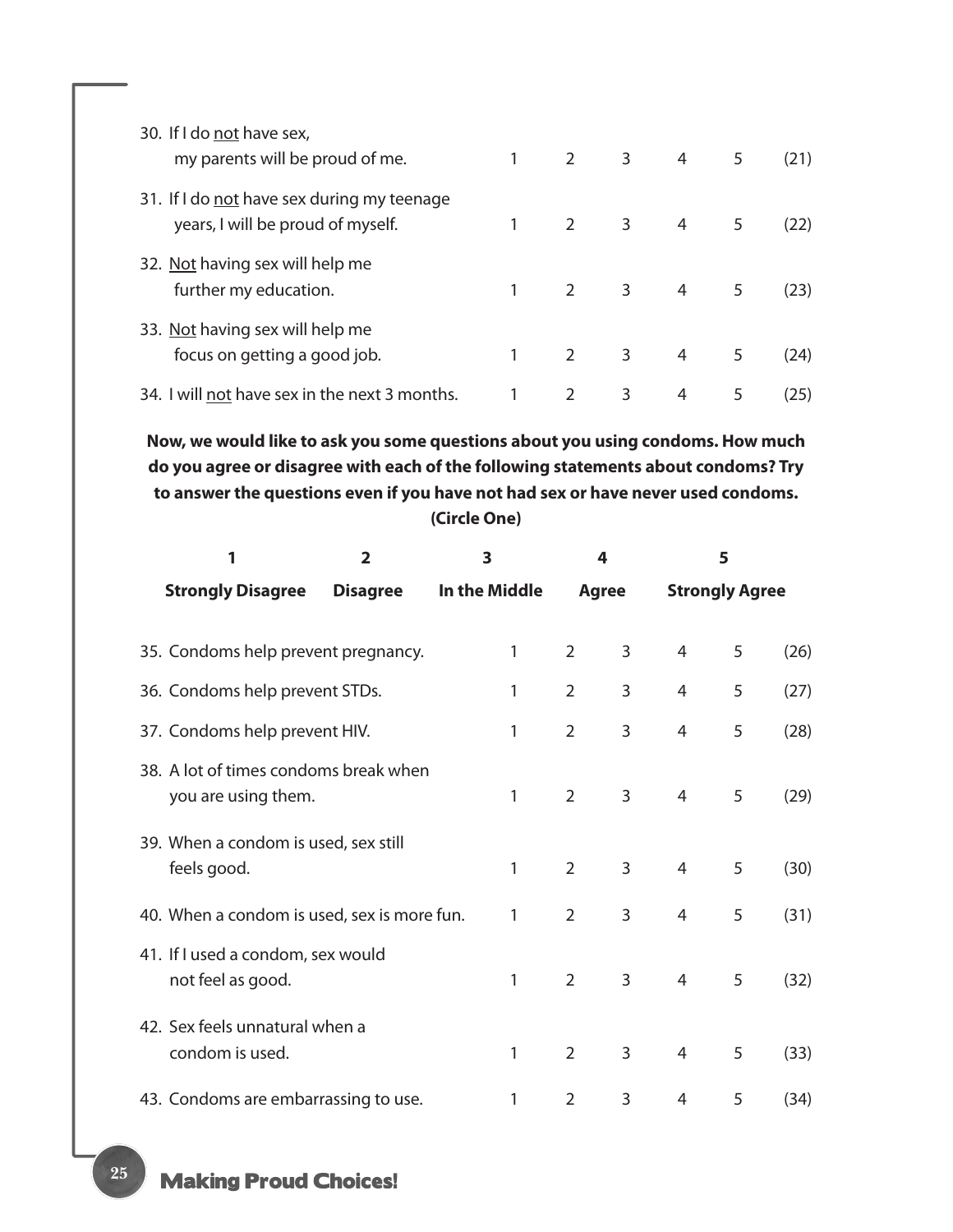| 44. Condoms make you not want to have sex              |  |  |  |
|--------------------------------------------------------|--|--|--|
| because you have to stop to put one on. 1 2 3 4 5 (35) |  |  |  |

**Now we would like you to answer questions about how your sexual partner might react to you wanting to use condoms. Try to answer the following questions even if you do not have a sexual partner.**

| 1                                                                      | 2               | 3             |              |                | 4              |                | 5                     |      |
|------------------------------------------------------------------------|-----------------|---------------|--------------|----------------|----------------|----------------|-----------------------|------|
| <b>Strongly Disagree</b>                                               | <b>Disagree</b> | In the Middle |              |                | <b>Agree</b>   |                | <b>Strongly Agree</b> |      |
|                                                                        |                 |               |              |                |                |                |                       |      |
| 45. Saying we have to use a condom would                               |                 |               |              |                |                |                |                       |      |
| make my sexual partner think I am having                               |                 |               |              |                |                |                |                       |      |
| sex with other people.                                                 |                 |               | $\mathbf{1}$ | $\overline{2}$ | 3              | 4              | 5                     | (36) |
| 46. Saying we have to use a condom is like                             |                 |               |              |                |                |                |                       |      |
| saying to my sexual partner,                                           |                 |               |              |                |                |                |                       |      |
| "I don't trust you."                                                   |                 |               | $\mathbf{1}$ | $\overline{2}$ | 3              | 4              | 5                     | (37) |
| 47. My sexual partner is likely to break up with                       |                 |               |              |                |                |                |                       |      |
| me if I said we had to use a condom.                                   |                 |               | 1            | $\overline{2}$ | 3              | $\overline{4}$ | 5                     | (38) |
|                                                                        |                 |               |              |                |                |                |                       |      |
| 48. If I had a condom with me, my sexual<br>partner would not like it. |                 |               | $\mathbf{1}$ | $\overline{2}$ | 3              | 4              | 5                     | (39) |
|                                                                        |                 |               |              |                |                |                |                       |      |
| 49. My sexual partner would be happier if                              |                 |               |              |                |                |                |                       |      |
| we used a condom.                                                      |                 |               | 1            | $\overline{2}$ | 3              | $\overline{4}$ | 5                     | (40) |
| 50. Condoms cost too much.                                             |                 |               | 1            | 2              | 3              | 4              | 5                     | (41) |
|                                                                        |                 |               |              |                |                |                |                       |      |
| 51. It is hard for me to get condoms.                                  |                 |               | 1            | $\overline{2}$ | 3              | 4              | 5                     | (42) |
| 52. It is too much trouble to carry around                             |                 |               |              |                |                |                |                       |      |
| condoms.                                                               |                 |               | 1            | 2              | 3              | $\overline{4}$ | 5                     | (43) |
|                                                                        |                 |               |              |                |                |                |                       |      |
| 53. I can get condoms.                                                 |                 |               | 1            | $\overline{2}$ | 3              | 4              | 5                     | (44) |
| 54. It is easy for me to have a condom                                 |                 |               |              |                |                |                |                       |      |
| with me all of the time.                                               |                 |               | $\mathbf{1}$ | $\overline{2}$ | 3 <sup>7</sup> | 4              | 5                     | (45) |
| 55. I can get my sexual partner to agree to                            |                 |               |              |                |                |                |                       |      |
| use a condom, even if they don't want to.                              |                 |               | $\mathbf{1}$ | 2              | 3              | 4              | 5                     | (46) |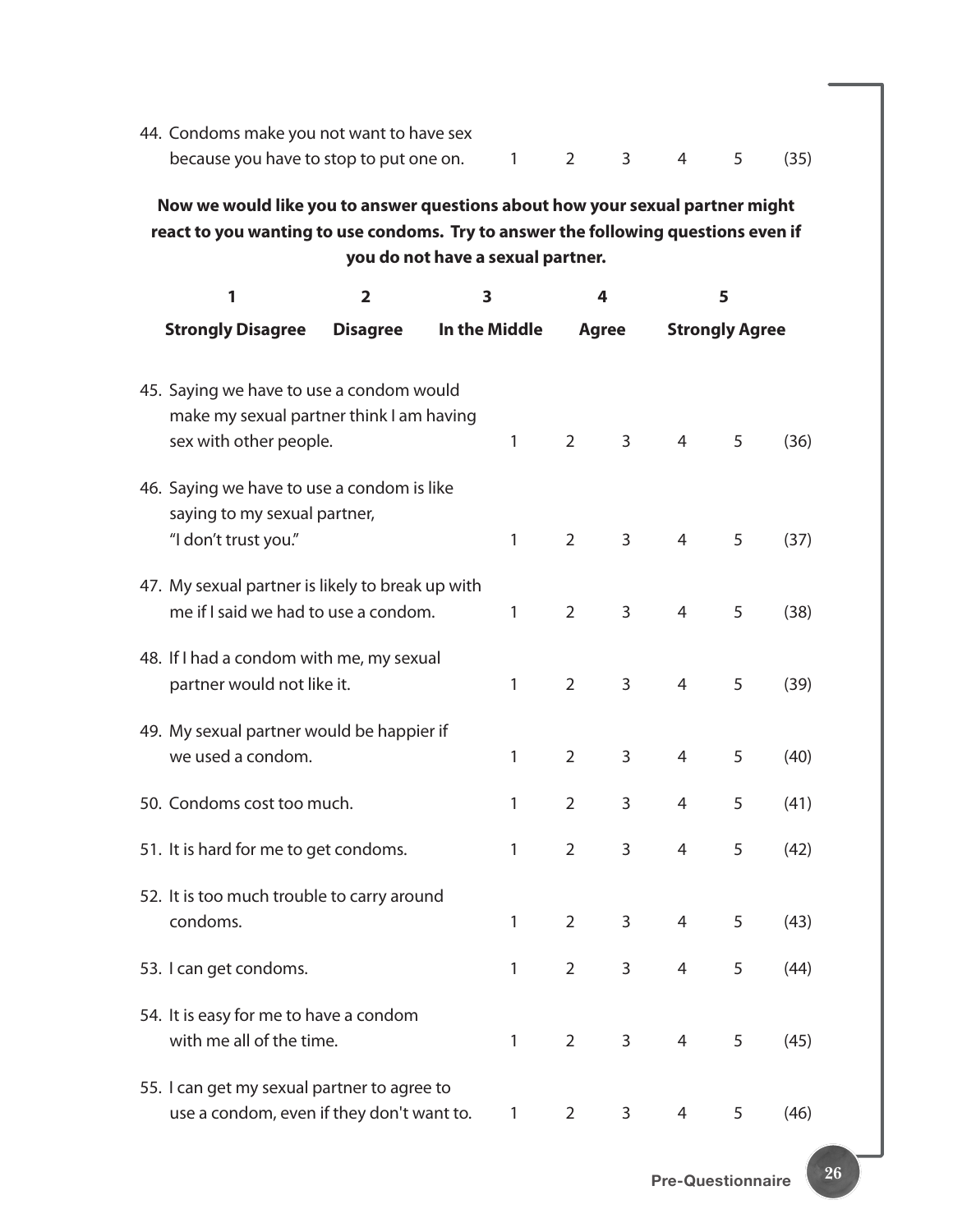| 56. I can say to my sexual partner that we<br>should use a condom.                                         | 1 | $\overline{2}$ | 3 | 4              | 5 | (47) |
|------------------------------------------------------------------------------------------------------------|---|----------------|---|----------------|---|------|
| 57. Before we are ready to have sex,<br>I can talk to my sexual partner about<br>using a condom.           | 1 | $\overline{2}$ | 3 | 4              | 5 | (48) |
| 58. I can put a condom on without turning<br>my sexual partner off.                                        | 1 | $\overline{2}$ | 3 | $\overline{4}$ | 5 | (49) |
| 59. I cannot talk to my sexual partner about<br>using condoms.                                             | 1 | $\overline{2}$ | 3 | $\overline{4}$ | 5 | (50) |
| 60. If I am sexually aroused, I can stop<br>before sex to use a condom.                                    | 1 | $\overline{2}$ | 3 | 4              | 5 | (51) |
| 61. I can say no to sex if my sexual partner<br>and I do not have a condom.                                | 1 | $\overline{2}$ | 3 | 4              | 5 | (52) |
| 62. I can stop sex to get a condom, if I<br>do not have one.                                               | 1 | $\overline{2}$ | 3 | 4              | 5 | (53) |
| 63. I can use a condom, even if the<br>room is dark.                                                       | 1 | $\overline{2}$ | 3 | $\overline{4}$ | 5 | (54) |
| 64. I can get my sexual partner to agree to<br>use a condom without turning them off.                      | 1 | $\overline{2}$ | 3 | 4              | 5 | (55) |
| 65. I am sure that I can use a condom if<br>I have sex.                                                    | 1 | 2              | 3 | 4              | 5 | (56) |
| 66. I will try to get my sexual partner to agree<br>to use condoms if we have sex in the<br>next 3 months. | 1 | $\overline{2}$ | 3 | 4              | 5 | (57) |
| 67. I plan to use condoms if I have sex<br>in the next 3 months.                                           | 1 | $\overline{2}$ | 3 | 4              | 5 | (58) |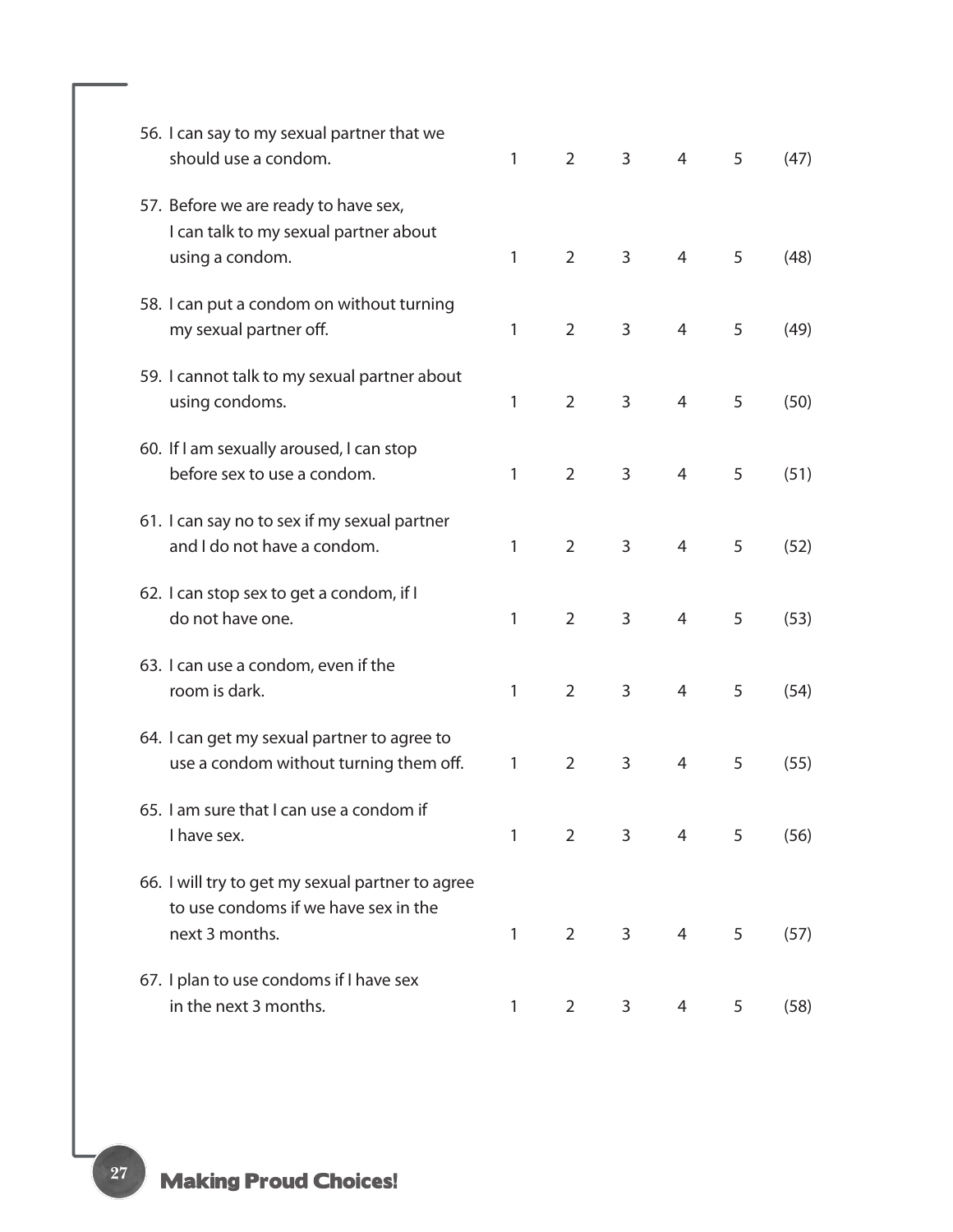#### **C. HARD OR EASY?**

**Sometimes we want to do something, but it's hard to do it. For the statements below, circle the number that best expresses how easy or hard it would be for you to do each of the things listed. Use any number from 1 to 5. The higher the number, the easier you think it is to do the behavior. The lower the number, the harder you think it is to do the behavior. (Circle One)**

|                                                                                                                           |             | 3             |             | 4              |   | 5                |     |
|---------------------------------------------------------------------------------------------------------------------------|-------------|---------------|-------------|----------------|---|------------------|-----|
| <b>Very Hard</b>                                                                                                          | <b>Hard</b> | In the Middle |             | <b>Easy</b>    |   | <b>Very Easy</b> |     |
|                                                                                                                           |             |               |             |                |   | CODENO#3 (1-4)   |     |
|                                                                                                                           |             |               |             |                |   | LINE $#3$        | (5) |
| 1. How easy or hard would it be for you to<br>not have sex in the next 3 months?                                          |             | 1             | $2^{\circ}$ | 3 <sup>7</sup> | 4 | 5                | (6) |
| 2. How easy or hard would it be for you to<br>get your partner to use condoms during<br>sex, even if they didn't want to? |             | 1             | $2^{\circ}$ | 3              | 4 | 5                | (7) |
| 3. How easy or hard would it be to use<br>condoms when you have sex?                                                      |             |               |             | 3              | 4 | 5                | (8) |

#### **D. SEXUAL BEHAVIOR**

**The following questions ask you about different sexual behaviors you may or may not ever have done. There is always an answer that lets you tell us when you have not done things, as well as when you have done them. Sexual intercourse refers to a male putting his penis in a female's vagina. Please be honest.**

|                                | 1. Have you ever had sexual intercourse (a boy's penis in a girl's vagina)? |           |                                                                                         | (9)  |
|--------------------------------|-----------------------------------------------------------------------------|-----------|-----------------------------------------------------------------------------------------|------|
| ⊟ No                           | Yes                                                                         |           |                                                                                         |      |
| intercourse against your will? |                                                                             |           | 2. The first time you had sexual intercourse, did your partner force you to have sexual | (10) |
|                                | $\Box$ I have never had sexual intercourse.                                 | $\Box$ No | $\Box$ Yes                                                                              |      |
|                                | 3. The first time you had sexual intercourse, did you use a condom?         |           |                                                                                         | (11) |
|                                | I have never had sexual intercourse.                                        | N٥        | Yes                                                                                     |      |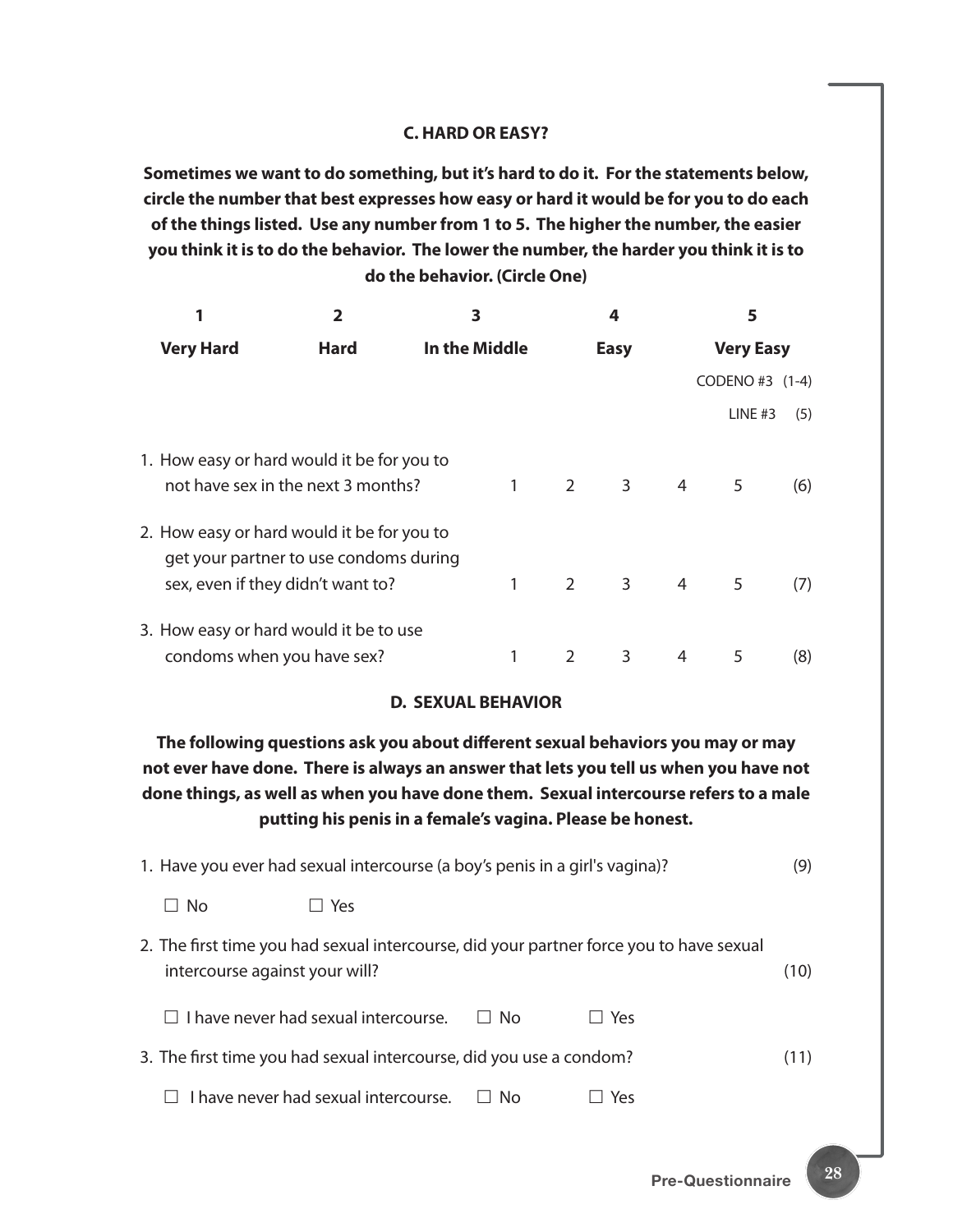|                                                                                 | The following questions ask you about the last time you had sexual intercourse:                                                                                 |
|---------------------------------------------------------------------------------|-----------------------------------------------------------------------------------------------------------------------------------------------------------------|
| 4. The last time you had sexual intercourse, did you use a condom?              | (12)                                                                                                                                                            |
| $\Box$ I have never had sexual intercourse.                                     | $\Box$ No<br>$\Box$ Yes                                                                                                                                         |
| 5. The last time you had sexual intercourse, were you high on alcohol or drugs? | (13)                                                                                                                                                            |
| $\Box$ I have never had sexual intercourse                                      | $\Box$ No<br>$\Box$ Yes                                                                                                                                         |
| any drugs before having sexual intercourse?                                     | 6. The last time you had sexual intercourse, did you have a couple of drinks and/or<br>(14)                                                                     |
| I have never had sexual intercourse.                                            | $\Box$ No<br>$\Box$ Yes                                                                                                                                         |
| 7. The last time you had sexual intercourse, how old was your partner?          | $(15-16)$                                                                                                                                                       |
| I have never had sexual intercourse.                                            |                                                                                                                                                                 |
|                                                                                 | The following questions ask about your activities in the past 3 months (90 days).<br>Please use the calendar provided to help you answer these questions. Where |
|                                                                                 | appropriate, if your answer is "zero" or "none" write the number "0".                                                                                           |
| 8. In the past 3 months, did you have sexual intercourse?                       | (17)                                                                                                                                                            |
| $\Box$ No<br>$\Box$ Yes                                                         |                                                                                                                                                                 |
| (rubbers) used?                                                                 | 9. When you had sexual intercourse in the past 3 months, how often were condoms<br>(18)                                                                         |
| I have never had sexual intercourse.                                            |                                                                                                                                                                 |
| $\Box$ I did not have sexual intercourse in the past 3 months.                  |                                                                                                                                                                 |
| $\Box$ Never<br>$\Box$ Sometimes                                                | $\Box$ Often                                                                                                                                                    |
| $\Box$ Almost every time                                                        | $\Box$ Every time                                                                                                                                               |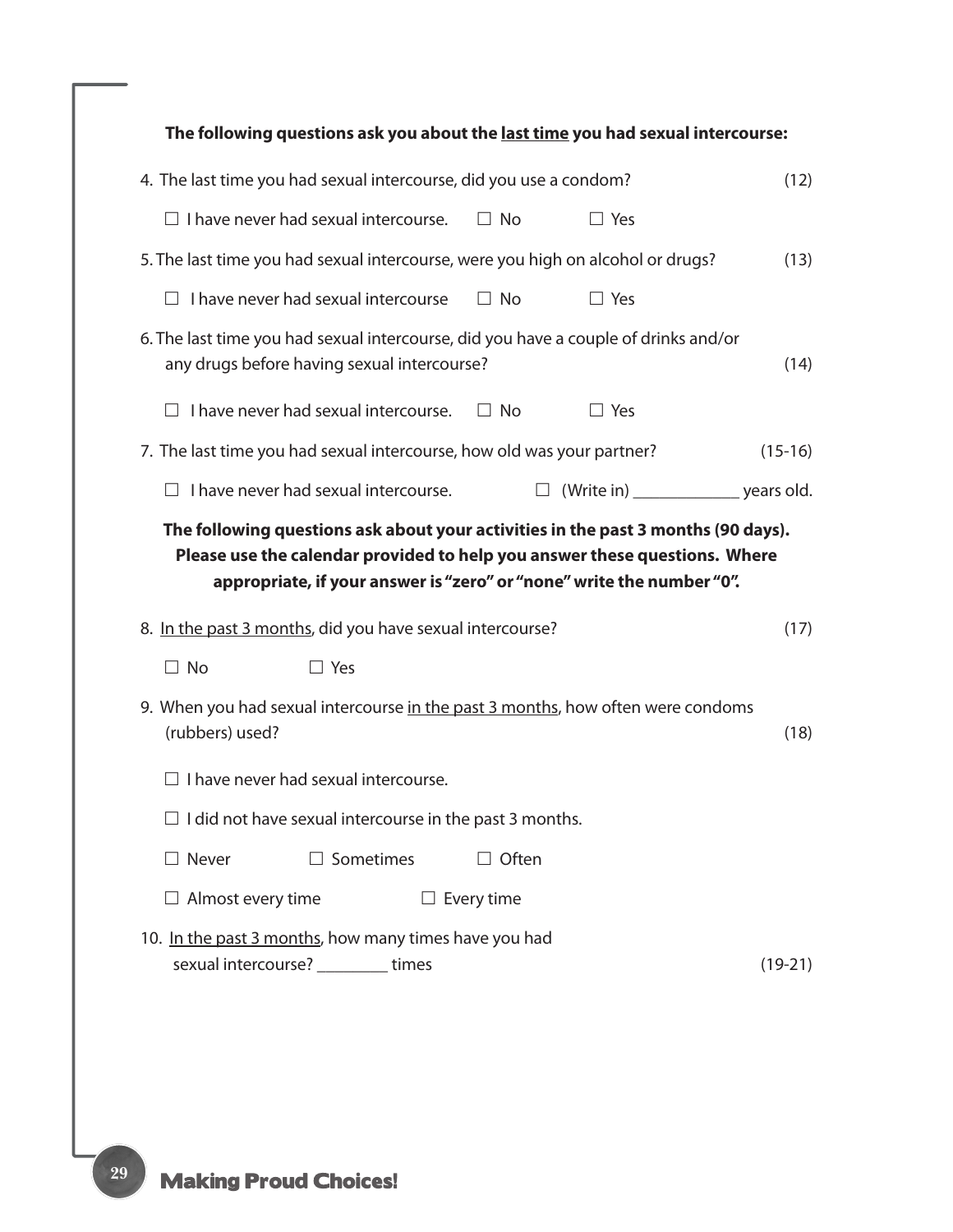| 11. In the past 3 months, how many times did you use a condom when you had sexual<br>intercourse?                                                                                           | $(22-24)$ |
|---------------------------------------------------------------------------------------------------------------------------------------------------------------------------------------------|-----------|
| $\Box$ I have never had sexual intercourse                                                                                                                                                  |           |
| $\Box$ I did not have sexual intercourse in the past 3 months.                                                                                                                              |           |
| $\square$ __________times                                                                                                                                                                   |           |
| 12. In the past 3 months, how many partners have you had sexual intercourse with?<br>__________ partners                                                                                    | $(25-26)$ |
| 13. In the past 3 months, on how many days did you have sexual intercourse?<br>days                                                                                                         | $(27-28)$ |
| 14. In the past 3 months, on how many days did you have sexual intercourse<br>without using a condom?                                                                                       | $(29-30)$ |
| $\Box$ I have never had sexual intercourse                                                                                                                                                  |           |
| $\Box$ I did not have sexual intercourse in the past 3 months                                                                                                                               |           |
| $\square$ __________ days                                                                                                                                                                   |           |
| 15. In the past 3 months, on how many days did you get high on alcohol or<br>another drug and then have sexual intercourse?                                                                 | $(31-32)$ |
| $\Box$ I have never had sexual intercourse                                                                                                                                                  |           |
| $\Box$ I did not have sexual intercourse in the past 3 months.                                                                                                                              |           |
| $\square$ __________ days                                                                                                                                                                   |           |
| 16. In the past 3 months, on how many of those days when you got high on an<br>alcoholic drink or another drug and then had sex, did you have sexual intercourse<br>without using a condom? | $(33-34)$ |
| $\Box$ I have never got high and had sexual intercourse                                                                                                                                     |           |
| $\Box$ I did not get high and have sexual intercourse in the past 3 months.                                                                                                                 |           |
| $\Box$ _____________days                                                                                                                                                                    |           |
| 17. With whom do you have sex? (Circle one)                                                                                                                                                 | (35)      |
| $\Box$ Guys only<br>$\Box$ Girls only                                                                                                                                                       |           |
| Both girls and guys $\square$ I have never had sex                                                                                                                                          |           |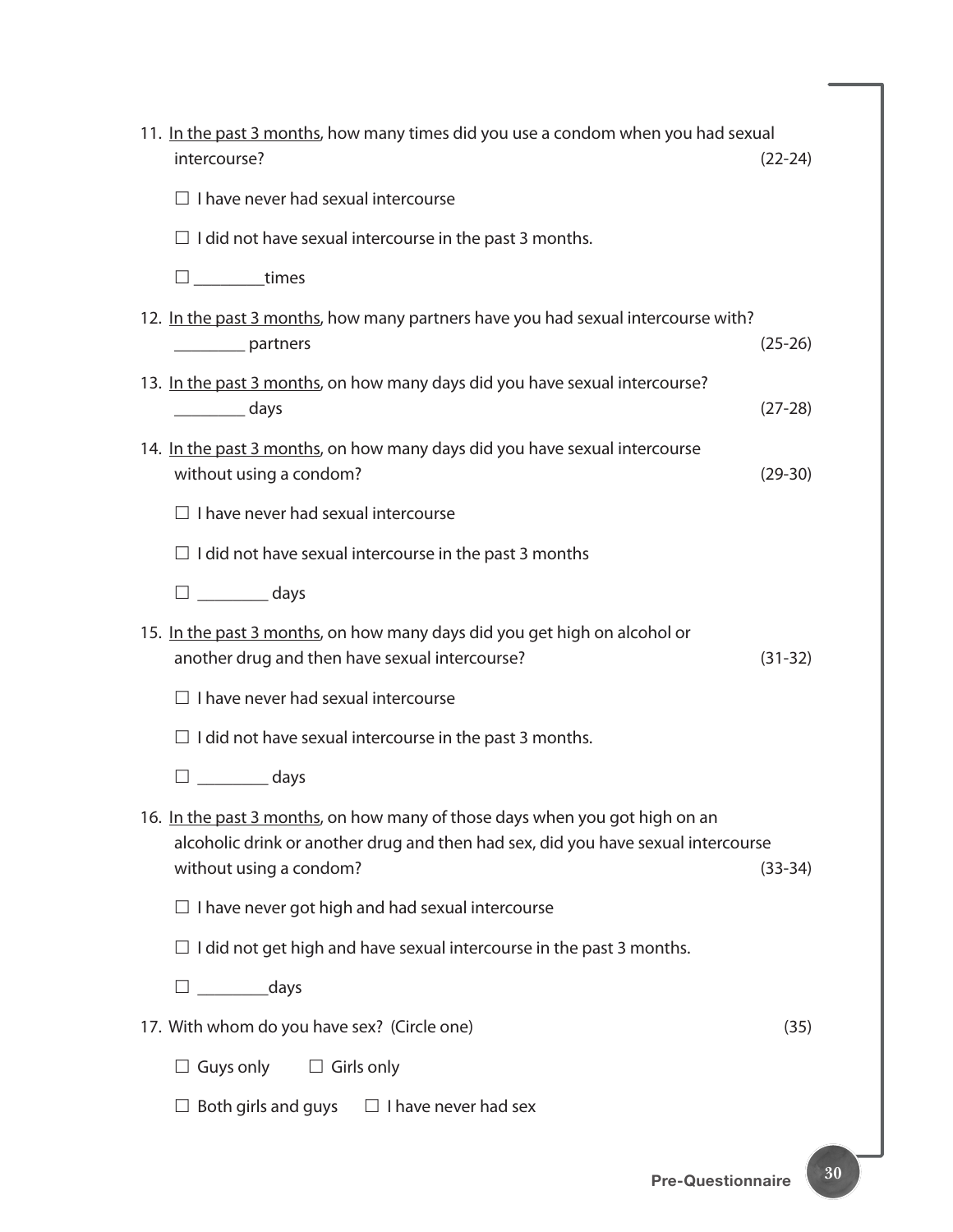| 1. A common symptom of STDs in a man is discharge (drip) from his penis.<br>$\Box$ T<br>$\Box$ F<br>$\Box$ ?<br>2. A common symptom of STDs is burning with urination (peeing).<br>$\Box$ T<br>$\Box$ F<br>$\square$ ?<br>3. A common symptom of STDs is a sore on the penis or vagina.<br>$\Box$ T<br>$\Box$ F<br>$\Box$ ?<br>4. A common symptom of STDs in a woman is discharge from her vagina<br>that causes itching or burning.<br>$\Box$ T<br>$\Box$ F<br>$\Box$ ?<br>5. If you feel healthy you don't have an STD.<br>$\Box$ T<br>$\Box$ F<br>$\Box$ ?<br>6. A woman who has an STD can get an infection in her uterus and tubes.<br>$\Box$ T<br>$\Box$ F<br>$\Box$ ? | (36) |
|-------------------------------------------------------------------------------------------------------------------------------------------------------------------------------------------------------------------------------------------------------------------------------------------------------------------------------------------------------------------------------------------------------------------------------------------------------------------------------------------------------------------------------------------------------------------------------------------------------------------------------------------------------------------------------|------|
|                                                                                                                                                                                                                                                                                                                                                                                                                                                                                                                                                                                                                                                                               |      |
|                                                                                                                                                                                                                                                                                                                                                                                                                                                                                                                                                                                                                                                                               |      |
|                                                                                                                                                                                                                                                                                                                                                                                                                                                                                                                                                                                                                                                                               | (37) |
|                                                                                                                                                                                                                                                                                                                                                                                                                                                                                                                                                                                                                                                                               |      |
|                                                                                                                                                                                                                                                                                                                                                                                                                                                                                                                                                                                                                                                                               | (38) |
|                                                                                                                                                                                                                                                                                                                                                                                                                                                                                                                                                                                                                                                                               |      |
|                                                                                                                                                                                                                                                                                                                                                                                                                                                                                                                                                                                                                                                                               | (39) |
|                                                                                                                                                                                                                                                                                                                                                                                                                                                                                                                                                                                                                                                                               |      |
|                                                                                                                                                                                                                                                                                                                                                                                                                                                                                                                                                                                                                                                                               | (40) |
|                                                                                                                                                                                                                                                                                                                                                                                                                                                                                                                                                                                                                                                                               |      |
|                                                                                                                                                                                                                                                                                                                                                                                                                                                                                                                                                                                                                                                                               | (41) |
|                                                                                                                                                                                                                                                                                                                                                                                                                                                                                                                                                                                                                                                                               |      |
| 7. A pregnant woman who has an STD can give it to her baby.                                                                                                                                                                                                                                                                                                                                                                                                                                                                                                                                                                                                                   | (42) |
| $\Box$ F<br>$\Box$ T<br>$\square$ ?                                                                                                                                                                                                                                                                                                                                                                                                                                                                                                                                                                                                                                           |      |
| 8. If a person has an STD, the person's sexual partner probably has it too.                                                                                                                                                                                                                                                                                                                                                                                                                                                                                                                                                                                                   | (43) |
| $\Box$ T<br>$\Box$ F<br>$\square$ ?                                                                                                                                                                                                                                                                                                                                                                                                                                                                                                                                                                                                                                           |      |
| 9. Having HIV/AIDS makes you more likely to get other diseases.                                                                                                                                                                                                                                                                                                                                                                                                                                                                                                                                                                                                               | (44) |
| $\Box$ F<br>$\Box$ T<br>$\Box$ ?                                                                                                                                                                                                                                                                                                                                                                                                                                                                                                                                                                                                                                              |      |
| 10. A person can have HIV/AIDS and give it to other people even if the<br>person does not look sick.                                                                                                                                                                                                                                                                                                                                                                                                                                                                                                                                                                          | (45) |
| $\Box$ T<br>$\Box$ F<br>? [                                                                                                                                                                                                                                                                                                                                                                                                                                                                                                                                                                                                                                                   |      |

# **Making Proud Choices!**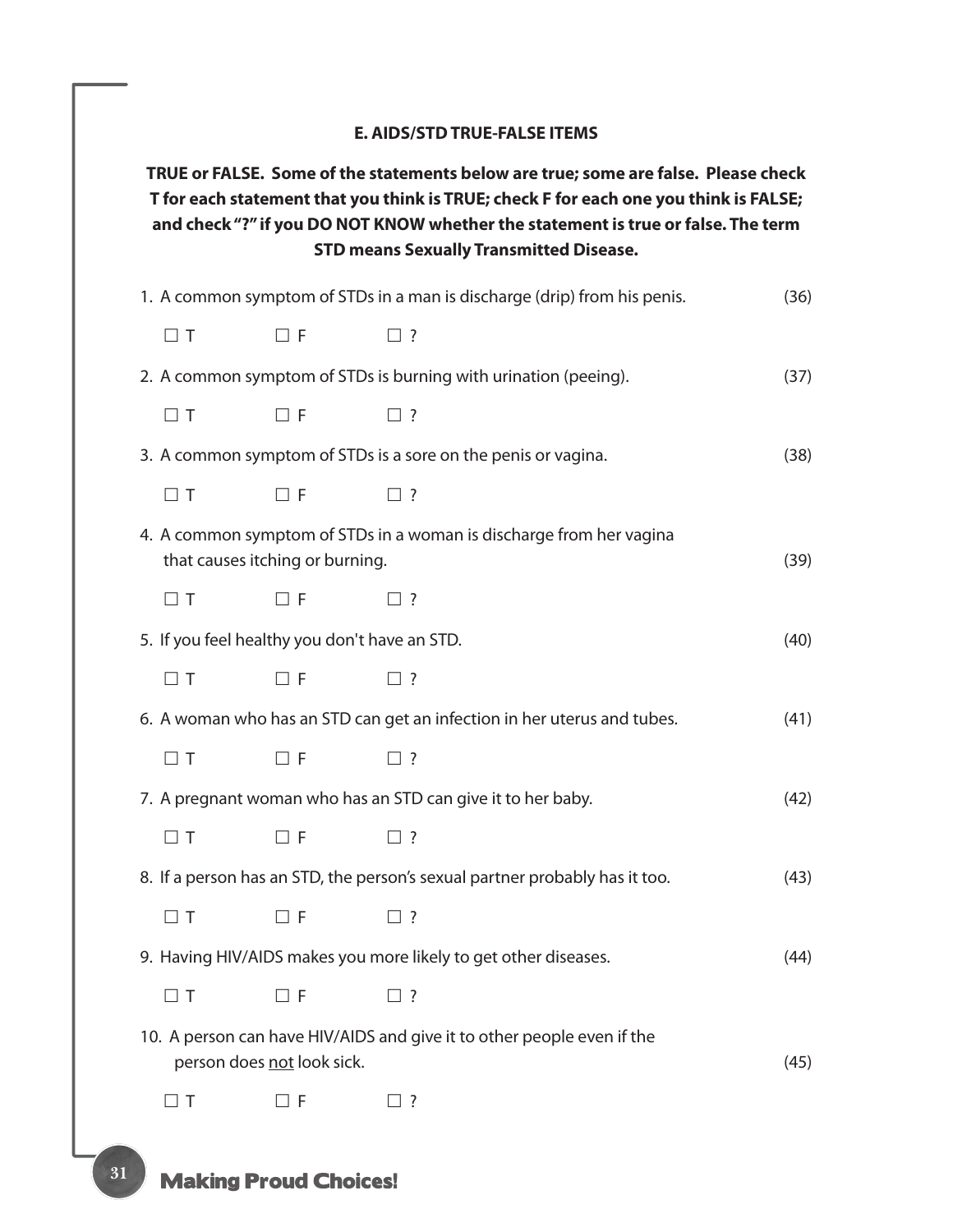|                    |                             | 11. Having sex with a man who shoots drugs is a way many women get HIV/AIDS.                                                   | (46) |
|--------------------|-----------------------------|--------------------------------------------------------------------------------------------------------------------------------|------|
| $\Box$ T           | $\Box$ F                    | $\square$ ?                                                                                                                    |      |
|                    | chance of getting HIV/AIDS. | 12. Having anal sex (i.e., male penis in butt/anus) increases your                                                             | (47) |
| $\Box$ T           | $\Box$ F                    | $\square$ ?                                                                                                                    |      |
| STDs and HIV/AIDS. |                             | 13. Using Vaseline as a lubricant when having sex lowers the chance of getting                                                 | (48) |
| $\Box$ T           | $\Box$ F                    | $\square$ ?                                                                                                                    |      |
|                    |                             | 14. There is a good chance you will get HIV/AIDS if you share a sink, shower, or<br>toilet seat with someone who has HIV/AIDS. | (49) |
| $\Box$ T           | $\Box$ F                    | $\square$ ?                                                                                                                    |      |
|                    |                             | 15. HIV is present in blood, semen, and vaginal fluid.                                                                         | (50) |
| $\Box$ T           | $\Box$ F                    | $\square$ ?                                                                                                                    |      |
|                    |                             | 16. The penis should be hard when the condom is put on it.                                                                     | (51) |
| $\Box$ T           | $\Box$ F                    | $\square$ ?                                                                                                                    |      |
| condom.            |                             | 17. When a condom is placed on the penis, space should be left at the tip of the                                               | (52) |
| $\Box$ T           | $\Box$ F                    | $\Box$ ?                                                                                                                       |      |
|                    |                             | 18. The condom should be completely unrolled before it is placed on the penis.                                                 | (53) |
| $\Box$ T           | $\Box$ F                    | $\Box$ ?                                                                                                                       |      |
|                    |                             | 19. Storing or carrying condoms in a hot or warm place can destroy their effectiveness. (54)                                   |      |
| $\Box$ T           | $\Box$ F                    | $\square$ ?                                                                                                                    |      |
|                    |                             | 20. A girl can not get pregnant the first time she has sex.                                                                    | (55) |
| $\Box$ T           | $\Box$ F                    | $\Box$ ?                                                                                                                       |      |
|                    | she won't become pregnant   | 21. If a girl washes herself out with a douche after she has sex,                                                              | (56) |
| $\Box$ T           | $\Box$ F                    | $\Box$ ?                                                                                                                       |      |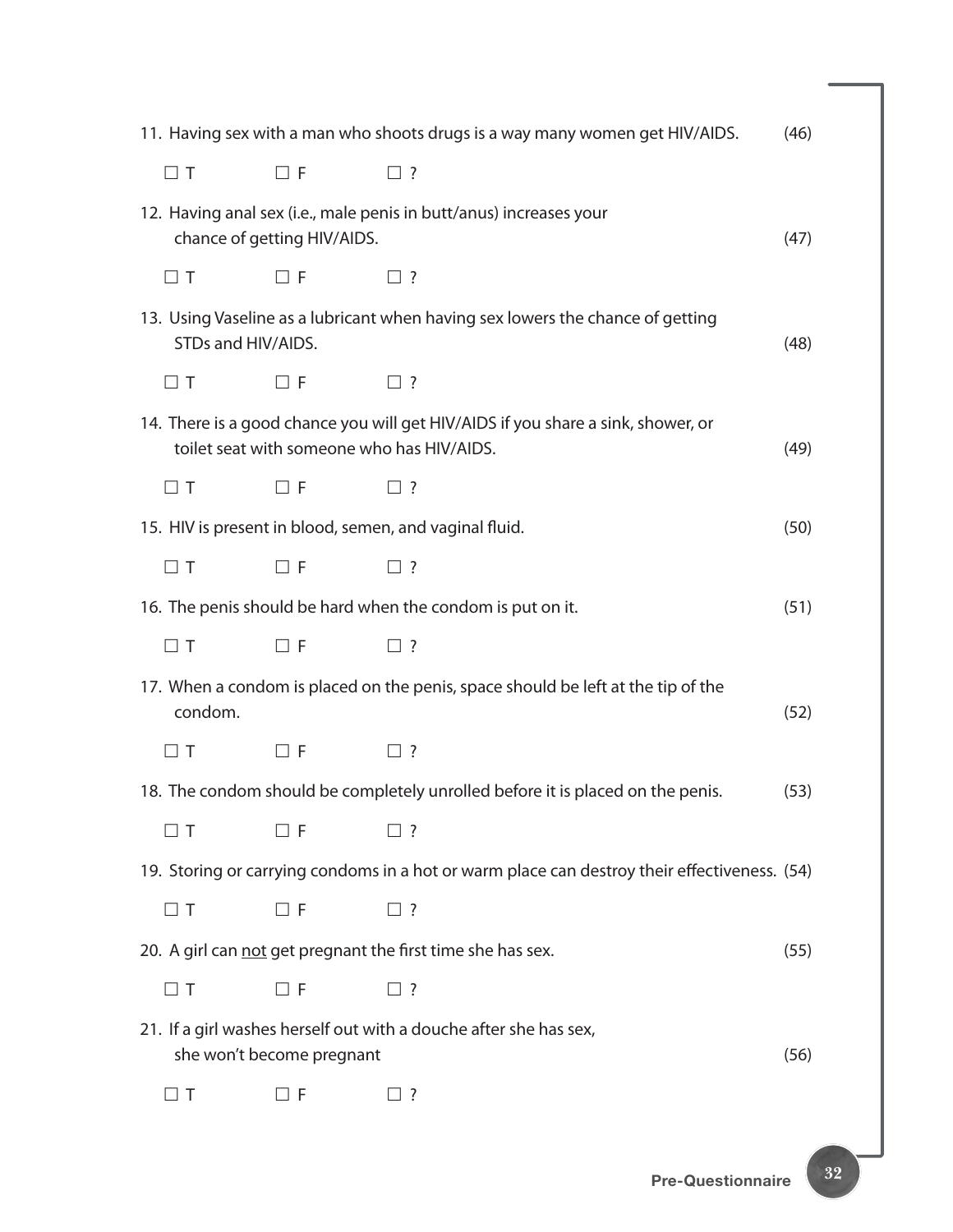|          |                                     | 22. Even if a guy withdraws (removes his penis) from the woman's vagina before<br>he reaches climax (ejaculates, comes) the woman can still become pregnant.                | (57)                              |
|----------|-------------------------------------|-----------------------------------------------------------------------------------------------------------------------------------------------------------------------------|-----------------------------------|
| $\Box$ T | $\Box$ F                            | $\Box$ ?                                                                                                                                                                    |                                   |
|          |                                     | 23. A girl who is taking birth control pills and does not take them one or two days<br>in a row does not increase her chances of becoming pregnant.                         | (58)                              |
| $\Box$ T | $\Box$ F                            | $\Box$ ?                                                                                                                                                                    |                                   |
|          | boy uses a condom.                  | 24. The foam and jelly forms of birth control that a girl uses work better if the                                                                                           | (59)                              |
| $\Box$ T | $\square$ F                         | $\Box$ ?                                                                                                                                                                    |                                   |
|          |                                     | F. PERSONAL ATTITUDES QUESTIONNAIRE                                                                                                                                         |                                   |
|          |                                     | Listed below are statements concerning personal attitudes and traits. Please check T<br>for each statement that you think is true; check F for each one you think is false. |                                   |
|          |                                     |                                                                                                                                                                             | CODENO #4 (1-4)<br>LINE #4<br>(5) |
|          |                                     | 1. It is sometimes hard for me to go on with my work if I am not encouraged.                                                                                                | (6)                               |
| $\Box$ T | $\Box$ F                            | $\Box$ ?                                                                                                                                                                    |                                   |
|          |                                     | 2. I sometimes feel mad when I do not get my way.                                                                                                                           | (7)                               |
| $\Box$ T | $\Box$ F                            | $\Box$ ?                                                                                                                                                                    |                                   |
|          | I thought too little of my ability. | 3. A few times, I have given up doing something because                                                                                                                     | (8)                               |
| $\Box$ T | $\Box$ F                            | $\square$ ?                                                                                                                                                                 |                                   |
|          | knew they were right.               | 4. There have been times when I felt like going against people in authority even though I                                                                                   | (9)                               |
| $\Box$ T | コF                                  | $\Box$ ?                                                                                                                                                                    |                                   |
|          |                                     | 5. No matter who I am talking to, I am always a good listener.                                                                                                              | (10)                              |
| $\Box$ T | $\Box$ F                            | $\Box$ ?                                                                                                                                                                    |                                   |
|          |                                     | 6. There have been times when I took advantage of someone.                                                                                                                  | (11)                              |
| $\Box$ T | $\Box$ F                            | ]?                                                                                                                                                                          |                                   |
|          |                                     |                                                                                                                                                                             |                                   |

**Making Proud Choices!**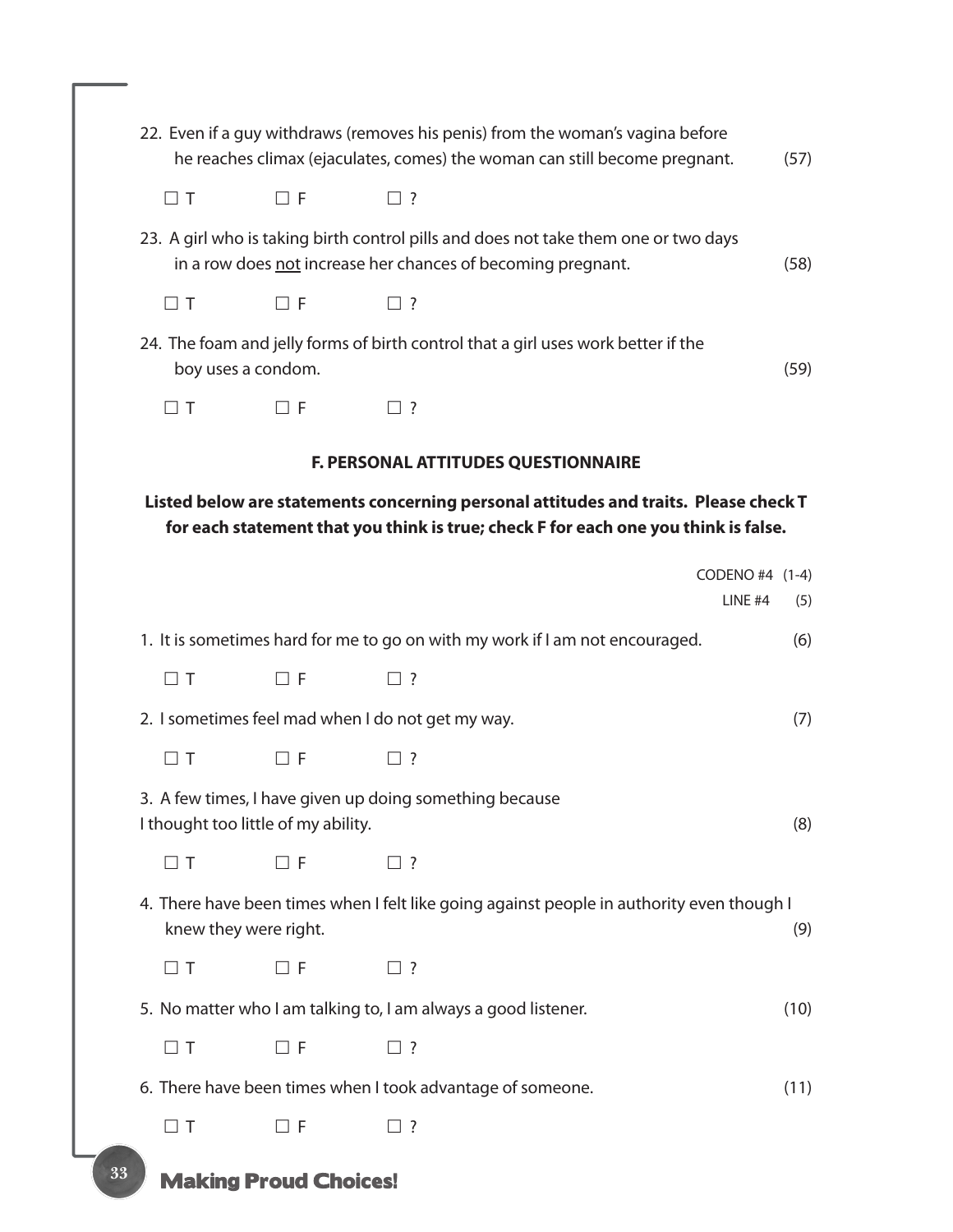| 7. I am always willing to admit it when I make a mistake.<br>(12) |             |                                                                                            |      |  |
|-------------------------------------------------------------------|-------------|--------------------------------------------------------------------------------------------|------|--|
| $\Box$ T                                                          | $\Box$ F    | $\Box$ ?                                                                                   |      |  |
|                                                                   |             | 8. I sometimes try to get even, rather than forgive and forget.                            | (13) |  |
| $\Box$ T                                                          | $\square$ F | $\Box$ ?                                                                                   |      |  |
|                                                                   |             | 9. I am always courteous, even to people who are disagreeable.                             | (14) |  |
| $\Box$ T                                                          | $\Box$ F    | $\Box$ ?                                                                                   |      |  |
|                                                                   |             | 10. I have never been mad when people have had ideas different from my own.                | (15) |  |
| $\Box$ T                                                          | $\Box$ F    | $\Box$ ?                                                                                   |      |  |
|                                                                   |             | 11. There have been times when I was very jealous of good things happening to others. (16) |      |  |
| $\Box$ T                                                          | $\Box$ F    | $\square$ ?                                                                                |      |  |
|                                                                   |             | 12. I sometimes get mad at people who ask favors of me.                                    | (17) |  |
| $\Box$ T                                                          | $\Box$ F    | $\Box$ ?                                                                                   |      |  |
|                                                                   |             | 13. I have never said something in order to hurt someone's feelings.                       | (18) |  |
| $\Box$ T                                                          | $\Box$ F    | $\Box$ ?                                                                                   |      |  |
|                                                                   |             |                                                                                            |      |  |

Any comments you wish to make about the questions are welcome:

If you are finished, check over the booklet for any questions you forgot to answer. Then sit quietly and do not disturb the others.

THANK YOU!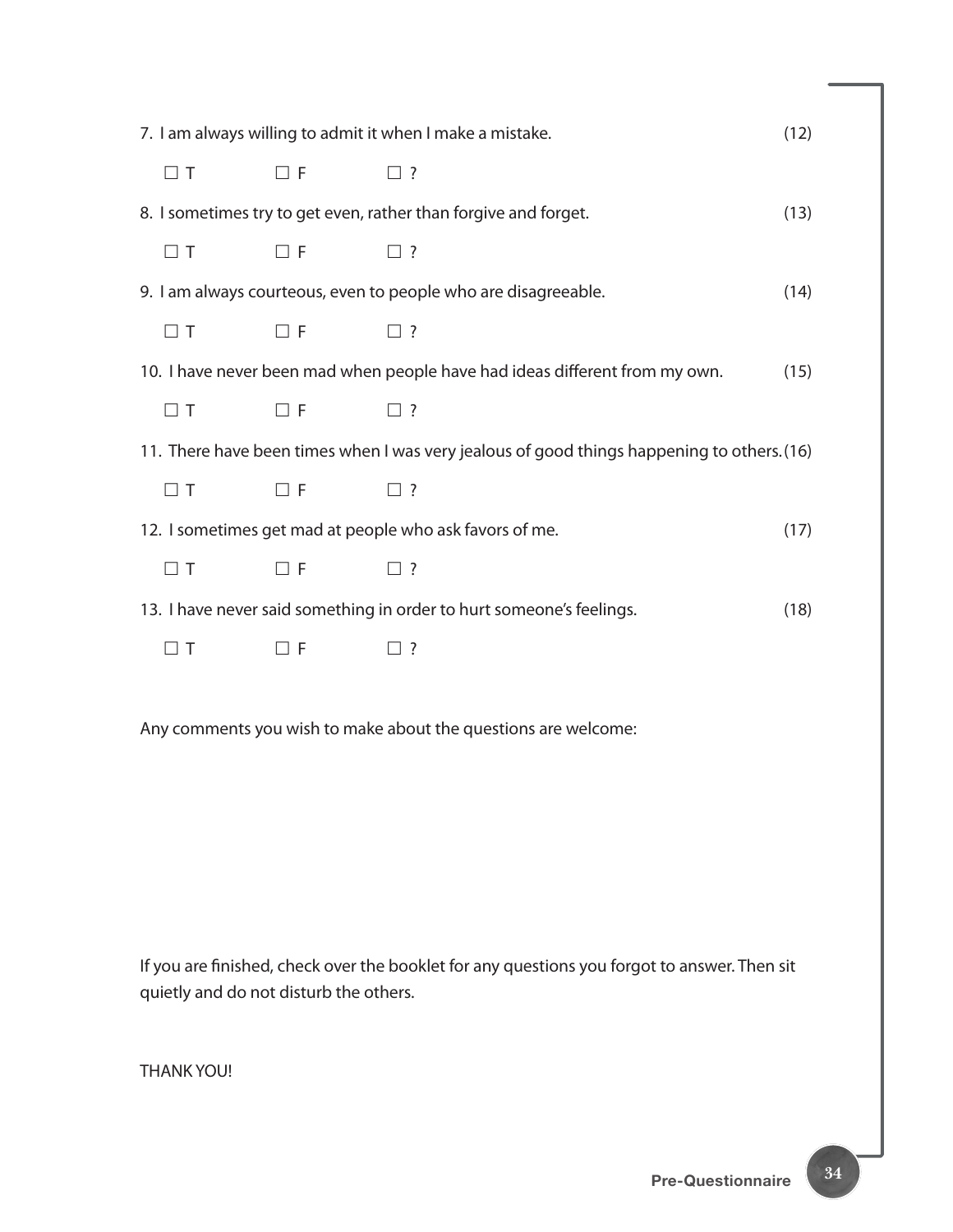# **Post-Questionnaire**

| $\neg$ -+<br>⊃dl⊬ |  |
|-------------------|--|
|                   |  |

The questions in this booklet are about things related to your health, as well as general questions about your background. Some questions ask about what you know; others ask your opinion on things; and others ask about things you may or may not have done. There is always an answer that lets you tell us when you have not done things, as well as when you have done them. Knowing what you have not done is just as important as knowing what you have done.

Some of the questions are very personal and ask about different sexual activities that some people do. These particular questions are very blunt and to the point—questions you probably have never seen on a questionnaire before. Most of the questions are not like this, however. If a question bothers you so much that you do not want to answer it, you can skip that question and continue with the questionnaire. We warn you about the questions that are personal and blunt so that you will not be surprised when you see them. Please answer all of the questions honestly. Your answers will be kept completely confidential; no one from your school or home will ever see your answers. Please work by yourself, and do not talk with others while you are answering the questions.

| IMPORTANT! WRITE YOUR CODE NUMBER HERE: ______________ |                                                |  | $(1-4)$ |
|--------------------------------------------------------|------------------------------------------------|--|---------|
|                                                        |                                                |  | LINE(5) |
| Time Started: ______________________________.          |                                                |  |         |
|                                                        |                                                |  |         |
| Asst. Reqd.? Circle: (1) none (2) low (3) high         |                                                |  | (6)     |
| PLEASE PRINT THE FOLLOWING SENTENCE ON THE LINE BELOW: |                                                |  |         |
|                                                        | "The quick brown fox jumps over the lazy dog." |  |         |
|                                                        |                                                |  |         |
|                                                        |                                                |  |         |

**35**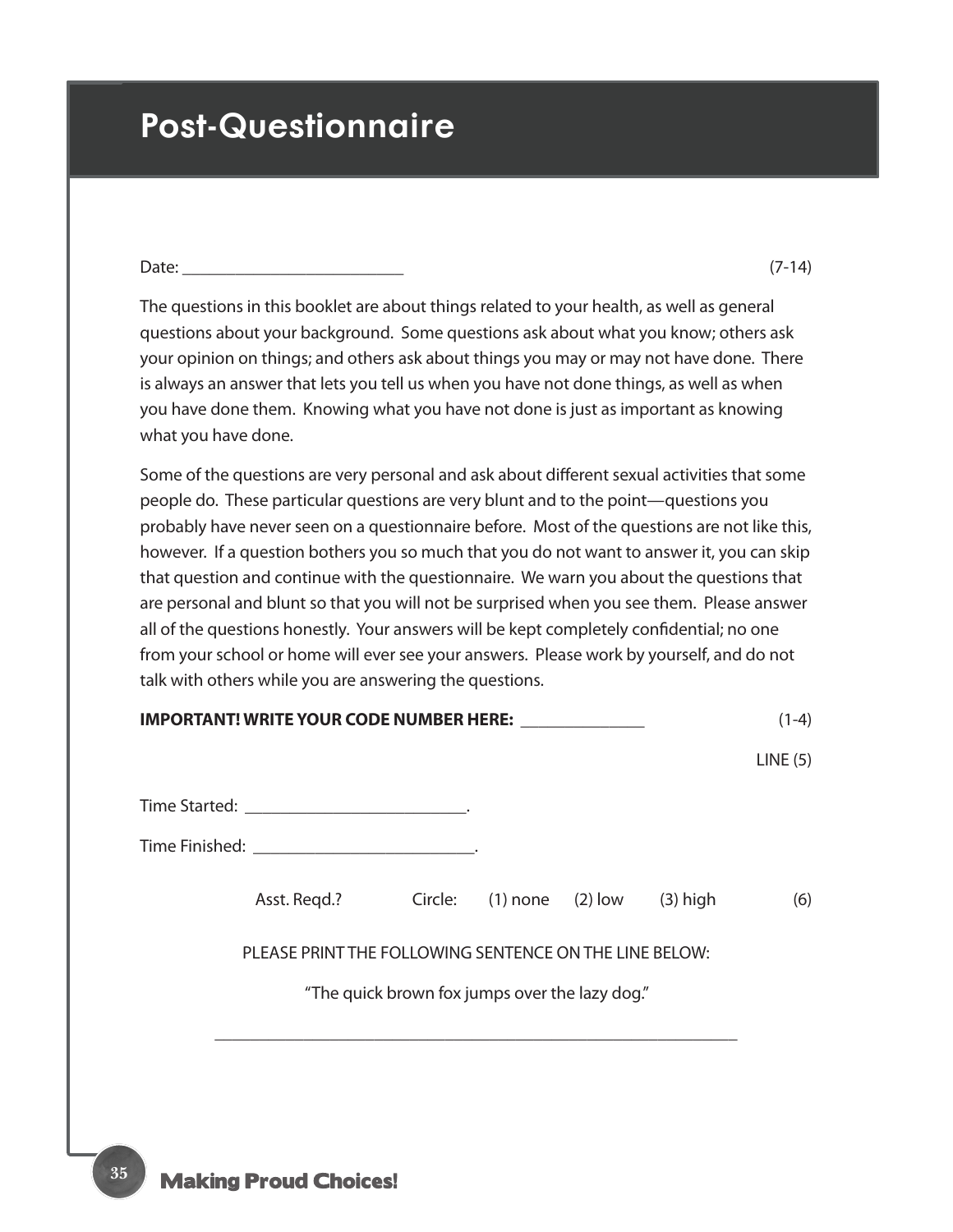#### **A. SEXUAL ATTITUDES**

**The following questions ask how you feel about different behaviors. Please indicate how good or bad an idea it is to do the following, whether others would approve or disapprove of the behavior, and whether you plan to do these behaviors in the next** 

**3 months (90 days). Circle the NUMBER that best describes your feelings. Sexual intercourse refers to a male putting his penis in a female's vagina. (Try to answer the questions even if you have not had sexual intercourse or have never used condoms.)**

#### **How would the following people feel about you having sex in the next 3 months? (Circle one)**

| 1<br>$\overline{\mathbf{2}}$                                                                                                                                                                                         |                                                                                           | 3              |               | 4              |                | 5              |                         |      |
|----------------------------------------------------------------------------------------------------------------------------------------------------------------------------------------------------------------------|-------------------------------------------------------------------------------------------|----------------|---------------|----------------|----------------|----------------|-------------------------|------|
|                                                                                                                                                                                                                      | <b>Strongly Disapprove Disapprove</b>                                                     |                | In the Middle |                | <b>Approve</b> |                | <b>Strongly Approve</b> |      |
|                                                                                                                                                                                                                      | 1. Yourself                                                                               |                | 1             | $\overline{2}$ | 3              | $\overline{4}$ | 5                       | (16) |
|                                                                                                                                                                                                                      | 2. Most people who are important to you                                                   |                | 1             | $\overline{2}$ | 3              | $\overline{4}$ | 5                       | (17) |
|                                                                                                                                                                                                                      | 3. Your sexual partner                                                                    |                | 1             | $\overline{2}$ | 3              | 4              | 5                       | (18) |
|                                                                                                                                                                                                                      | 4. Your mother                                                                            |                | 1             | $\overline{2}$ | 3              | 4              | 5                       | (19) |
|                                                                                                                                                                                                                      | 5. Your father                                                                            |                | 1             | $\overline{2}$ | 3              | 4              | 5                       | (20) |
|                                                                                                                                                                                                                      | 6. Your friends                                                                           |                | $\mathbf{1}$  | $\overline{2}$ | 3              | 4              | 5                       | (21) |
|                                                                                                                                                                                                                      | 7. How likely is it that you will decide to have sexual intercourse in the next 3 months? |                |               |                |                |                |                         | (22) |
|                                                                                                                                                                                                                      | 1                                                                                         | $\overline{2}$ | 3             | 4              |                | 5              |                         |      |
|                                                                                                                                                                                                                      | Very Unlikely                                                                             | Unlikely       | In the Middle | Likely         |                | Very Likely    |                         |      |
| Try to answer the following questions even if you have not had sex or have never used<br>condoms. How would the following people feel about you using a condom if you have<br>sex in the next 3 months? (Circle one) |                                                                                           |                |               |                |                |                |                         |      |
|                                                                                                                                                                                                                      | 1                                                                                         | $\overline{2}$ | 3             |                | 4              |                | 5                       |      |
|                                                                                                                                                                                                                      | <b>Strongly Disapprove Disapprove</b>                                                     |                | In the Middle |                | <b>Approve</b> |                | <b>Strongly Approve</b> |      |
|                                                                                                                                                                                                                      | 8. Yourself                                                                               |                | $\mathbf{1}$  | $\overline{2}$ | 3              | 4              | 5                       | (23) |
|                                                                                                                                                                                                                      | 9. Most people who are important to you                                                   |                | $\mathbf{1}$  | $\overline{2}$ | 3              | $\overline{4}$ | 5                       | (24) |
|                                                                                                                                                                                                                      | 10. Your sexual partner                                                                   |                | 1             | $\overline{2}$ | 3              | 4              | 5                       | (25) |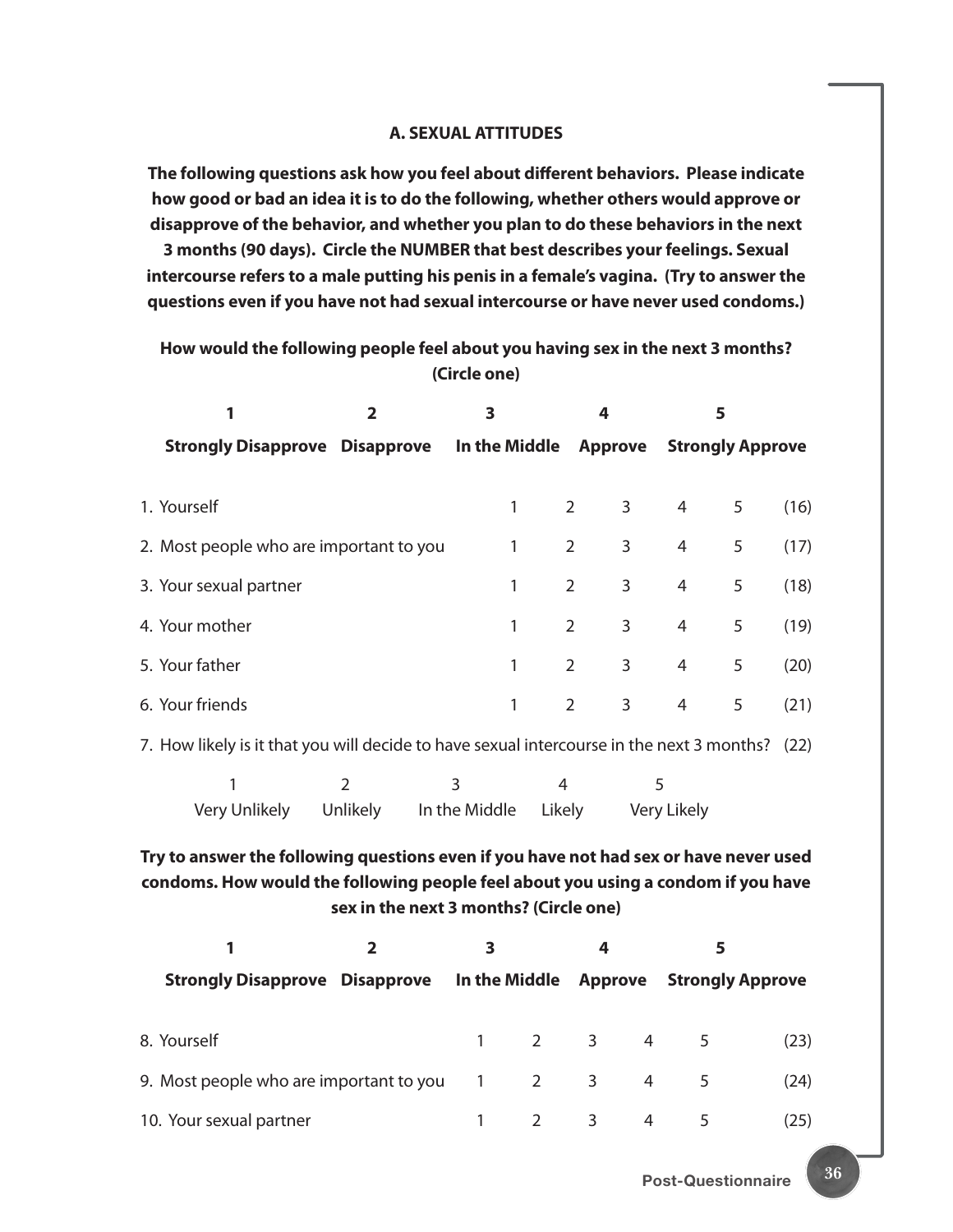| 11. Your mother                                                                                    |                         | $\mathbf{1}$             | $\overline{2}$ | 3              | 4              | 5                     |      | (26) |
|----------------------------------------------------------------------------------------------------|-------------------------|--------------------------|----------------|----------------|----------------|-----------------------|------|------|
| 12. Your father                                                                                    |                         | $\mathbf{1}$             | $\overline{2}$ | $\mathbf{3}$   | $\overline{4}$ | 5                     |      | (27) |
| 13. Your friends                                                                                   |                         | $\mathbf{1}$             | $\overline{2}$ | 3              | 4              | 5                     |      | (28) |
| 14. How likely is it that you will decide to use a condom if you have sex in the next 3<br>months? |                         |                          |                |                |                |                       |      | (29) |
| 1                                                                                                  | $\overline{2}$          | 3                        | $\overline{4}$ |                | 5              |                       |      |      |
| Very Unlikely                                                                                      | Unlikely                | In the Middle            | Likely         |                |                | Very Likely           |      |      |
| How much do you agree or disagree with each of the following statements about you                  |                         | having sex? (Circle One) |                |                |                |                       |      |      |
| 1                                                                                                  | $\overline{\mathbf{2}}$ | 3                        |                | 4              |                |                       | 5    |      |
| <b>Strongly Disagree</b>                                                                           | <b>Disagree</b>         | In the Middle            |                | <b>Agree</b>   |                | <b>Strongly Agree</b> |      |      |
| 15. If I have sex, then I will be<br>more popular with boys.                                       |                         | 1                        |                | $\overline{2}$ | 3              | 4                     | 5    | (30) |
| 16. If I have sex, then I will be<br>more popular with girls.                                      |                         | 1                        |                | $\overline{2}$ | 3              | 4                     | 5    | (31) |
| 17. If I have sex, I will get a bad reputation.                                                    |                         | 1                        |                | $\overline{2}$ | 3              | 4                     | 5    | (32) |
| 18. If I have sex, I will get HIV.                                                                 |                         | 1                        |                | $\overline{2}$ | 3              | 4                     | 5    | (33) |
| 19. If I have sex, I will get a sexually<br>transmitted disease (STD).                             |                         | 1                        |                | 2              | 3              | 4                     | 5    | (34) |
| 20. If I have sex during my teen years,<br>pregnancy could occur.                                  | 1.                      |                          | $2 \quad$      | 3 <sup>7</sup> | $\overline{4}$ | 5                     | (35) |      |
| 21. If I have sex during my teen years,<br>then my parents will find out.                          |                         | 1                        |                | $\overline{2}$ | $\mathsf{3}$   | 4                     | 5    | (36) |
| 22. If I have sex, and my parents find out,<br>then they will be angry at me.                      |                         | 1                        |                | $\overline{2}$ | 3              | 4                     | 5    | (37) |
| 23. If I have sex before I am married,<br>then God is likely to be angry at me.                    |                         | 1                        |                | $\overline{2}$ | 3              | 4                     | 5    | (38) |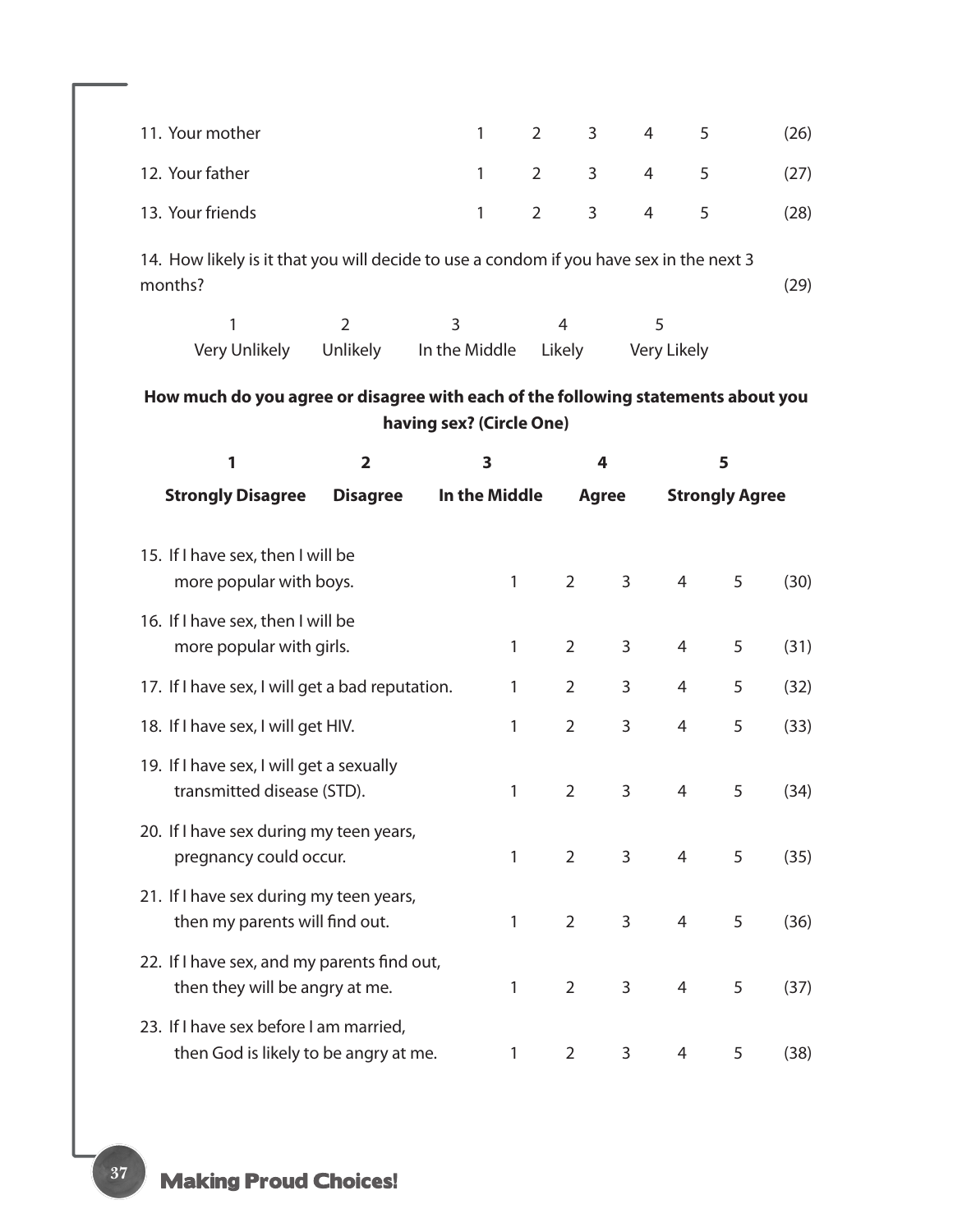| 24. If I have sex during my teen years,                                      |   |                     |       |      |
|------------------------------------------------------------------------------|---|---------------------|-------|------|
| then I am less likely to graduate                                            |   |                     |       |      |
| from high school.                                                            |   |                     | 2 3 4 | (39) |
| 25. If I have sex during my teen years,<br>then I am less likely to have the |   |                     |       |      |
| career that I am hoping for.                                                 |   | $2 \quad 3 \quad 4$ |       | (40) |
| 26. I plan to have sex in the next 3 months.                                 | 2 | 3                   | 4     | (41) |

**The following questions concern not having sex, also known as practicing abstinence. How much do you agree or disagree with each of the following statements about you not having sex? (Circle One)**

| 1                                                                               | $\overline{2}$  | 3             |   |                | 4 |                | 5                     |      |  |
|---------------------------------------------------------------------------------|-----------------|---------------|---|----------------|---|----------------|-----------------------|------|--|
| <b>Strongly Disagree</b>                                                        | <b>Disagree</b> | In the Middle |   | <b>Agree</b>   |   |                | <b>Strongly Agree</b> |      |  |
| 27. If I do not have sex,<br>people will call me names.                         |                 |               | 1 | $\overline{2}$ | 3 | 4              | 5                     | (42) |  |
| 28. If I do not have sex,<br>no one will want to go out with me.                |                 |               | 1 | 2              | 3 | 4              | 5                     | (43) |  |
| 29. If I do not have sex with my partner,<br>then they will break up with me.   |                 |               | 1 | $\overline{2}$ | 3 | $\overline{4}$ | 5                     | (44) |  |
| 30. If I do not have sex,<br>my parents will be proud of me.                    |                 |               | 1 | $\overline{2}$ | 3 | 4              | 5                     | (45) |  |
| 31. If I do not have sex during my teenage<br>years, I will be proud of myself. |                 |               | 1 | $\overline{2}$ | 3 | 4              | 5                     | (46) |  |
| 32. Not having sex will help me<br>further my education.                        |                 |               | 1 | 2              | 3 | 4              | 5                     | (47) |  |
| 33. Not having sex will help me<br>focus on getting a good job.                 |                 |               | 1 | $\overline{2}$ | 3 | 4              | 5                     | (48) |  |
| 34. I will not have sex in the next 3 months.                                   |                 |               | 1 | 2              | 3 | 4              | 5                     | (49) |  |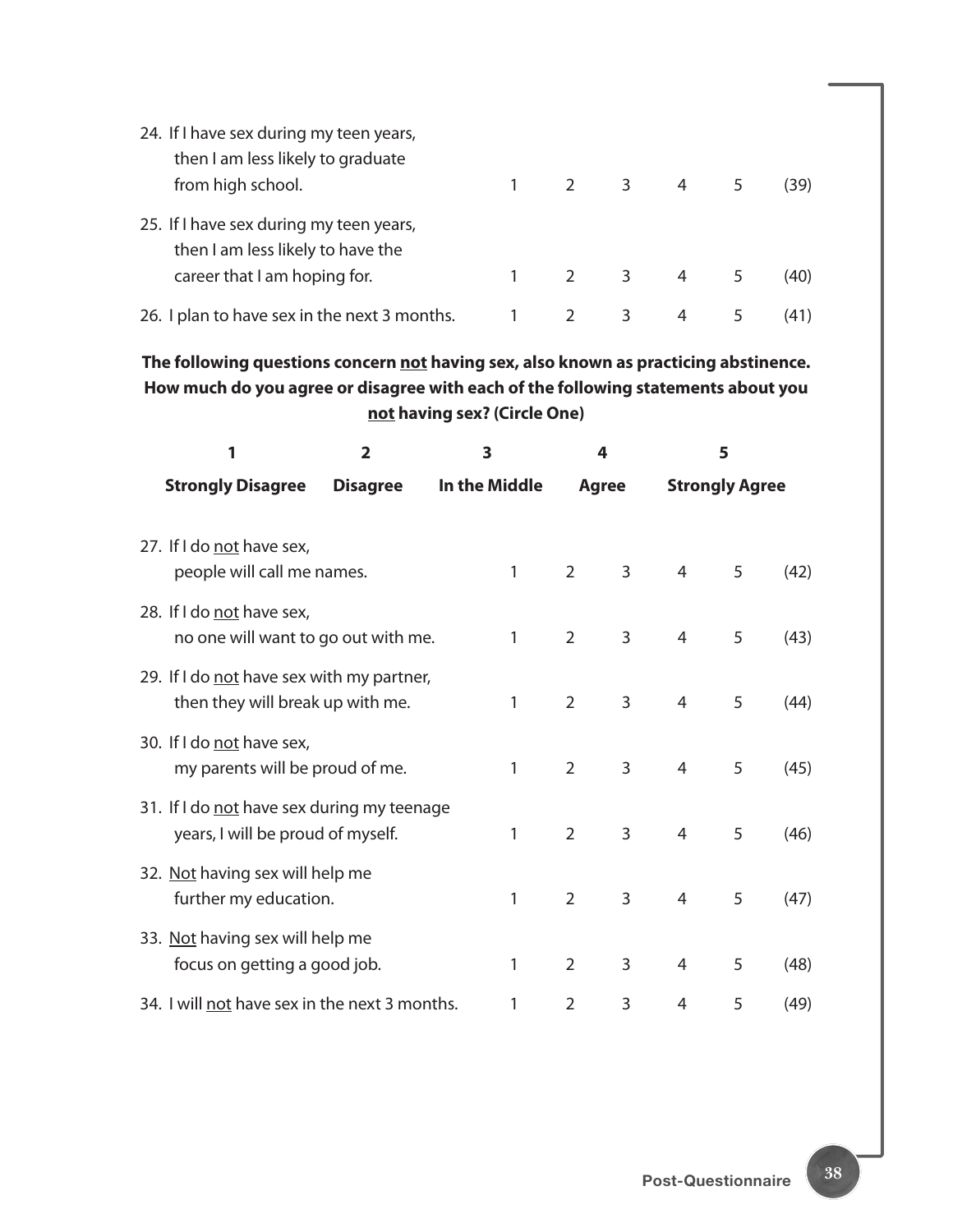**Now, we would like to ask you some questions about you using condoms. How much do you agree or disagree with each of the following statements about condoms? Try to answer the questions even if you have not had sex or have never used condoms. (Circle One)**

| 1<br>$\overline{2}$                                                                  |                 | 3             |                | 4 |                | 5                     |      |
|--------------------------------------------------------------------------------------|-----------------|---------------|----------------|---|----------------|-----------------------|------|
| <b>Strongly Disagree</b>                                                             | <b>Disagree</b> | In the Middle | <b>Agree</b>   |   |                | <b>Strongly Agree</b> |      |
|                                                                                      |                 |               |                |   |                |                       |      |
| 35. Condoms help prevent pregnancy.                                                  |                 | 1             | $\overline{2}$ | 3 | $\overline{4}$ | 5                     | (50) |
| 36. Condoms help prevent STDs.                                                       |                 | 1             | $\overline{2}$ | 3 | $\overline{4}$ | 5                     | (51) |
| 37. Condoms help prevent HIV.                                                        |                 | 1             | $\overline{2}$ | 3 | 4              | 5                     | (52) |
| 38. A lot of times condoms break when<br>you are using them.                         |                 | 1             | $\overline{2}$ | 3 | $\overline{4}$ | 5                     | (53) |
| 39. When a condom is used, sex still<br>feels good.                                  |                 | 1             | $\overline{2}$ | 3 | $\overline{4}$ | 5                     | (54) |
| 40. When a condom is used, sex is more fun.                                          |                 | 1             | $\overline{2}$ | 3 | $\overline{4}$ | 5                     | (55) |
| 41. If I used a condom, sex would<br>not feel as good.                               |                 | 1             | $\overline{2}$ | 3 | $\overline{4}$ | 5                     | (56) |
| 42. Sex feels unnatural when a<br>condom is used.                                    |                 | 1             | $\overline{2}$ | 3 | $\overline{4}$ | 5                     | (57) |
| 43. Condoms are embarrassing to use.                                                 |                 | 1             | $\overline{2}$ | 3 | $\overline{4}$ | 5                     | (58) |
| 44. Condoms make you not want to have sex<br>because you have to stop to put one on. |                 | 1             | $\overline{2}$ | 3 | 4              | 5                     | (59) |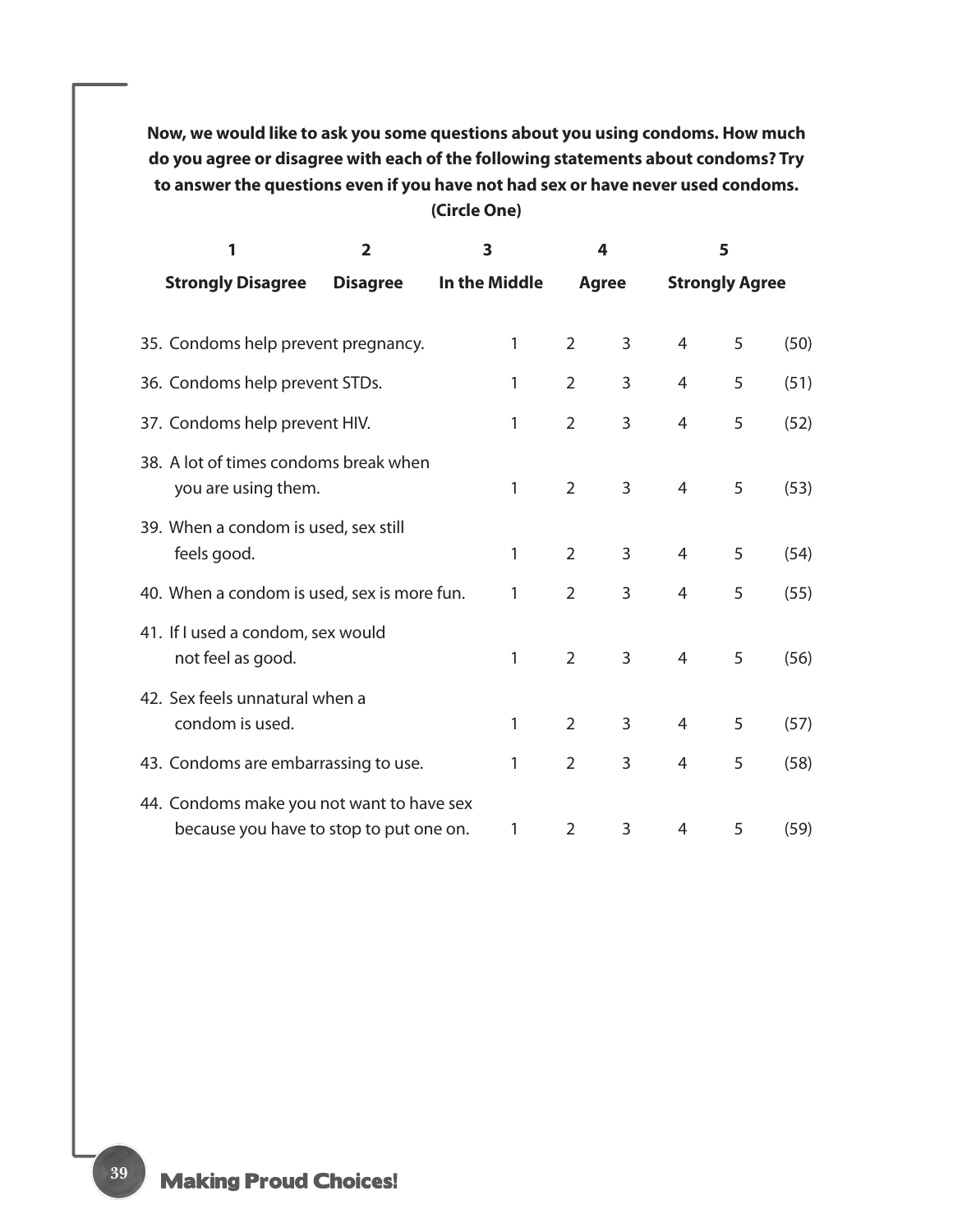### **Now we would like you to answer questions about how your sexual partner might react to you wanting to use condoms. Try to answer the following questions even if you do not have a sexual partner.**

| 1                                                                                                              | $\overline{\mathbf{2}}$ | 3             |   | 4              |              | 5              |                                   |      |
|----------------------------------------------------------------------------------------------------------------|-------------------------|---------------|---|----------------|--------------|----------------|-----------------------------------|------|
| <b>Strongly Disagree</b>                                                                                       | <b>Disagree</b>         | In the Middle |   |                | <b>Agree</b> |                | <b>Strongly Agree</b>             |      |
|                                                                                                                |                         |               |   |                |              |                | CODENO #2 (1-4)<br><b>LINE #2</b> | (5)  |
| 45. Saying we have to use a condom would<br>make my sexual partner think I am having<br>sex with other people. |                         |               | 1 | $\overline{2}$ | 3            | $\overline{4}$ | 5                                 | (6)  |
| 46. Saying we have to use a condom is like<br>saying to my sexual partner,<br>"I don't trust you."             |                         |               | 1 | $\overline{2}$ | 3            | 4              | 5                                 | (7)  |
| 47. My sexual partner is likely to break up with<br>me if I said we had to use a condom.                       |                         |               | 1 | $\overline{2}$ | 3            | 4              | 5                                 | (8)  |
| 48. If I had a condom with me, my sexual<br>partner would not like it.                                         |                         |               | 1 | $\overline{2}$ | 3            | 4              | 5                                 | (9)  |
| 49. My sexual partner would be happier if<br>we used a condom.                                                 |                         |               | 1 | $\overline{2}$ | 3            | 4              | 5                                 | (10) |
| 50. Condoms cost too much.                                                                                     |                         |               | 1 | 2              | 3            | 4              | 5                                 | (11) |
| 51. It is hard for me to get condoms.                                                                          |                         |               | 1 | $\overline{2}$ | 3            | 4              | 5                                 | (12) |
| 52. It is too much trouble to carry around<br>condoms.                                                         |                         |               | 1 | $\overline{2}$ | 3            | 4              | 5                                 | (13) |
| 53. I can get condoms.                                                                                         |                         |               | 1 | $\overline{2}$ | $\mathbf{3}$ | 4              | 5                                 | (14) |
| 54. It is easy for me to have a condom<br>with me all of the time.                                             |                         |               | 1 | $\overline{2}$ | $\mathsf{3}$ | 4              | 5                                 | (15) |
| 55. I can get my sexual partner to agree to<br>use a condom, even if they don't want to.                       |                         |               | 1 | $\overline{2}$ | 3            | 4              | 5                                 | (16) |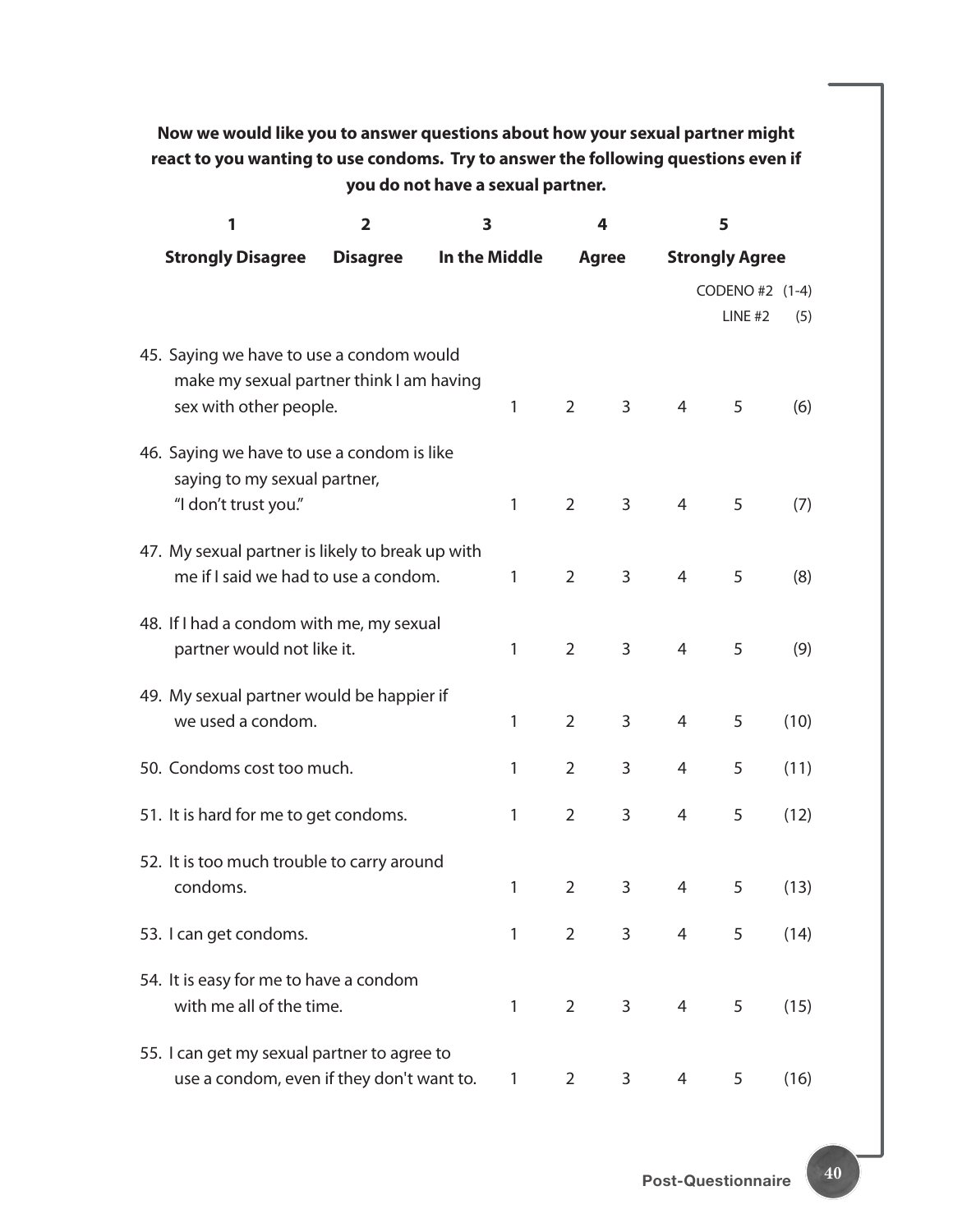| 56. I can say to my sexual partner that we<br>should use a condom.                                         | 1 | $\overline{2}$ | 3 | 4              | 5 | (17) |
|------------------------------------------------------------------------------------------------------------|---|----------------|---|----------------|---|------|
| 57. Before we are ready to have sex,<br>I can talk to my sexual partner about<br>using a condom.           | 1 | $\overline{2}$ | 3 | 4              | 5 | (18) |
| 58. I can put a condom on without turning<br>my sexual partner off.                                        | 1 | $\overline{2}$ | 3 | $\overline{4}$ | 5 | (19) |
| 59. I cannot talk to my sexual partner about<br>using condoms.                                             | 1 | $\overline{2}$ | 3 | $\overline{4}$ | 5 | (20) |
| 60. If I am sexually aroused, I can stop<br>before sex to use a condom.                                    | 1 | $\overline{2}$ | 3 | 4              | 5 | (21) |
| 61. I can say no to sex if my sexual partner<br>and I do not have a condom.                                | 1 | $\overline{2}$ | 3 | 4              | 5 | (22) |
| 62. I can stop sex to get a condom, if I<br>do not have one.                                               | 1 | $\overline{2}$ | 3 | 4              | 5 | (23) |
| 63. I can use a condom, even if the<br>room is dark.                                                       | 1 | $\overline{2}$ | 3 | $\overline{4}$ | 5 | (24) |
| 64. I can get my sexual partner to agree to<br>use a condom without turning them off.                      | 1 | $\overline{2}$ | 3 | 4              | 5 | (25) |
| 65. I am sure that I can use a condom if<br>I have sex.                                                    | 1 | 2              | 3 | 4              | 5 | (26) |
| 66. I will try to get my sexual partner to agree<br>to use condoms if we have sex in the<br>next 3 months. | 1 | $\overline{2}$ | 3 | 4              | 5 | (27) |
| 67. I plan to use condoms if I have sex<br>in the next 3 months.                                           | 1 | $\overline{2}$ | 3 | 4              | 5 | (28) |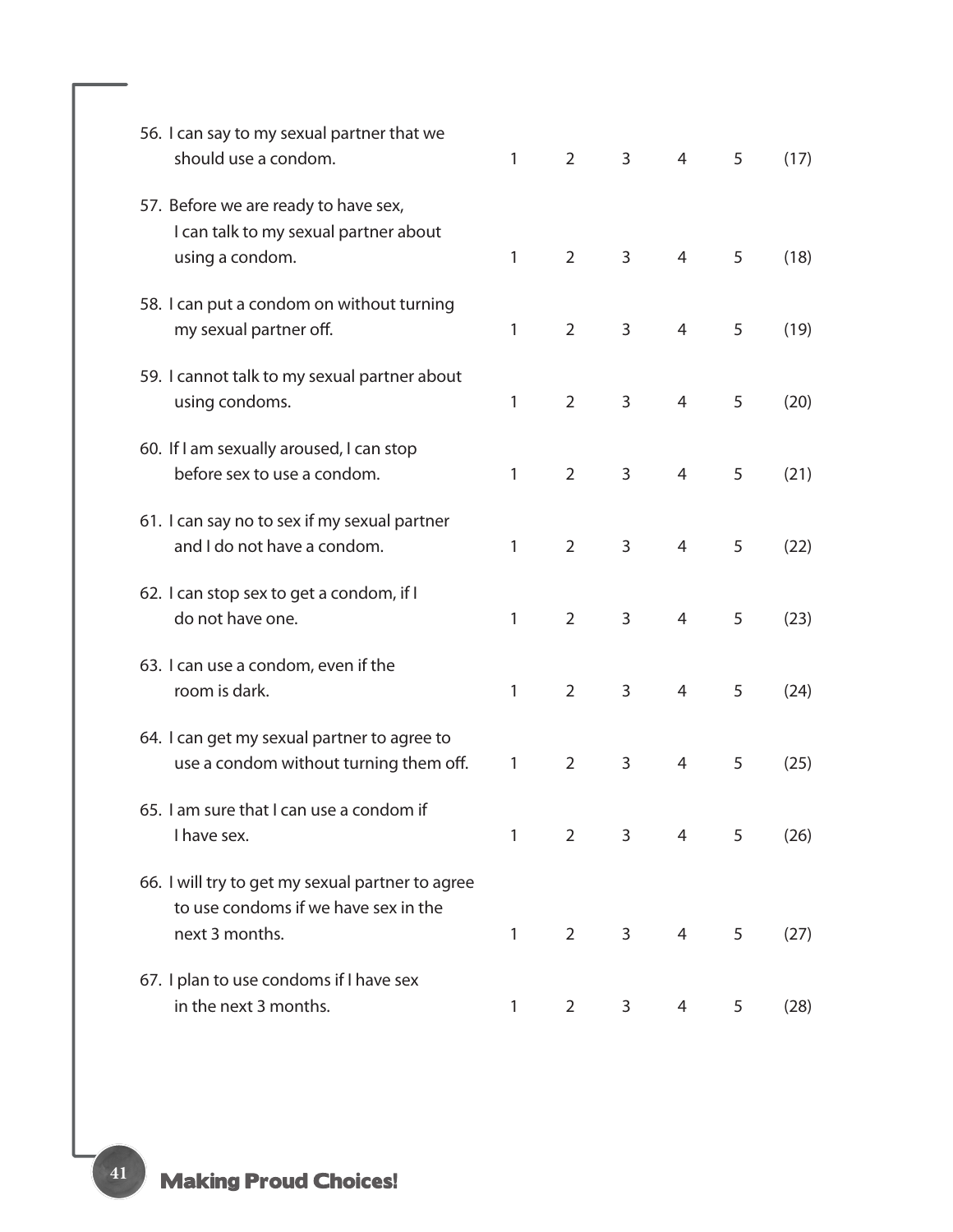#### **B. HARD OR EASY?**

**Sometimes we want to do something, but it's hard to do it. For the statements below, circle the number that best expresses how easy or hard it would be for you to do each of the things listed. Use any number from 1 to 5. The higher the number, the easier you think it is to do the behavior. The lower the number, the harder you think it is to do the behavior. (Circle One)**

|                                                                                                                           |             | 3             |  |             | 4                       |                  | 5 |      |
|---------------------------------------------------------------------------------------------------------------------------|-------------|---------------|--|-------------|-------------------------|------------------|---|------|
| <b>Very Hard</b>                                                                                                          | <b>Hard</b> | In the Middle |  | <b>Easy</b> |                         | <b>Very Easy</b> |   |      |
| 1. How easy or hard would it be for you to<br>not have sex in the next 3 months?                                          |             |               |  | $2^{\circ}$ | 3 <sup>7</sup>          | $\overline{4}$   | 5 | (29) |
| 2. How easy or hard would it be for you to<br>get your partner to use condoms during<br>sex, even if they didn't want to? |             |               |  | $2^{\circ}$ | $\overline{\mathbf{3}}$ | 4                | 5 | (30) |
| 3. How easy or hard would it be to use<br>condoms when you have sex?                                                      |             |               |  |             | 3                       | 4                | 5 | (31) |

#### **C. AIDS/STD TRUE-FALSE ITEMS**

### **TRUE or FALSE. Some of the statements below are true; some are false. Please check T for each statement that you think is TRUE; check F for each one you think is FALSE; and check "?" if you DO NOT KNOW whether the statement is true or false. The term STD means Sexually Transmitted Disease.**

|                                                                                                        |          | 1. A common symptom of STDs in a man is discharge (drip) from his penis. | (32) |  |  |
|--------------------------------------------------------------------------------------------------------|----------|--------------------------------------------------------------------------|------|--|--|
|                                                                                                        | $\Box$ F | $\vert$   ?                                                              |      |  |  |
|                                                                                                        |          | 2. A common symptom of STDs is burning with urination (peeing).          | (33) |  |  |
| $\Box$ T                                                                                               | $\Box$ F | $\Box$ ?                                                                 |      |  |  |
|                                                                                                        |          | 3. A common symptom of STDs is a sore on the penis or vagina.            | (34) |  |  |
| $\Box$ T                                                                                               | 1 I F    | $ $   ?                                                                  |      |  |  |
| 4. A common symptom of STDs in a woman is discharge from her vagina<br>that causes itching or burning. |          |                                                                          |      |  |  |
|                                                                                                        | LI F     | $\vert$ ?                                                                |      |  |  |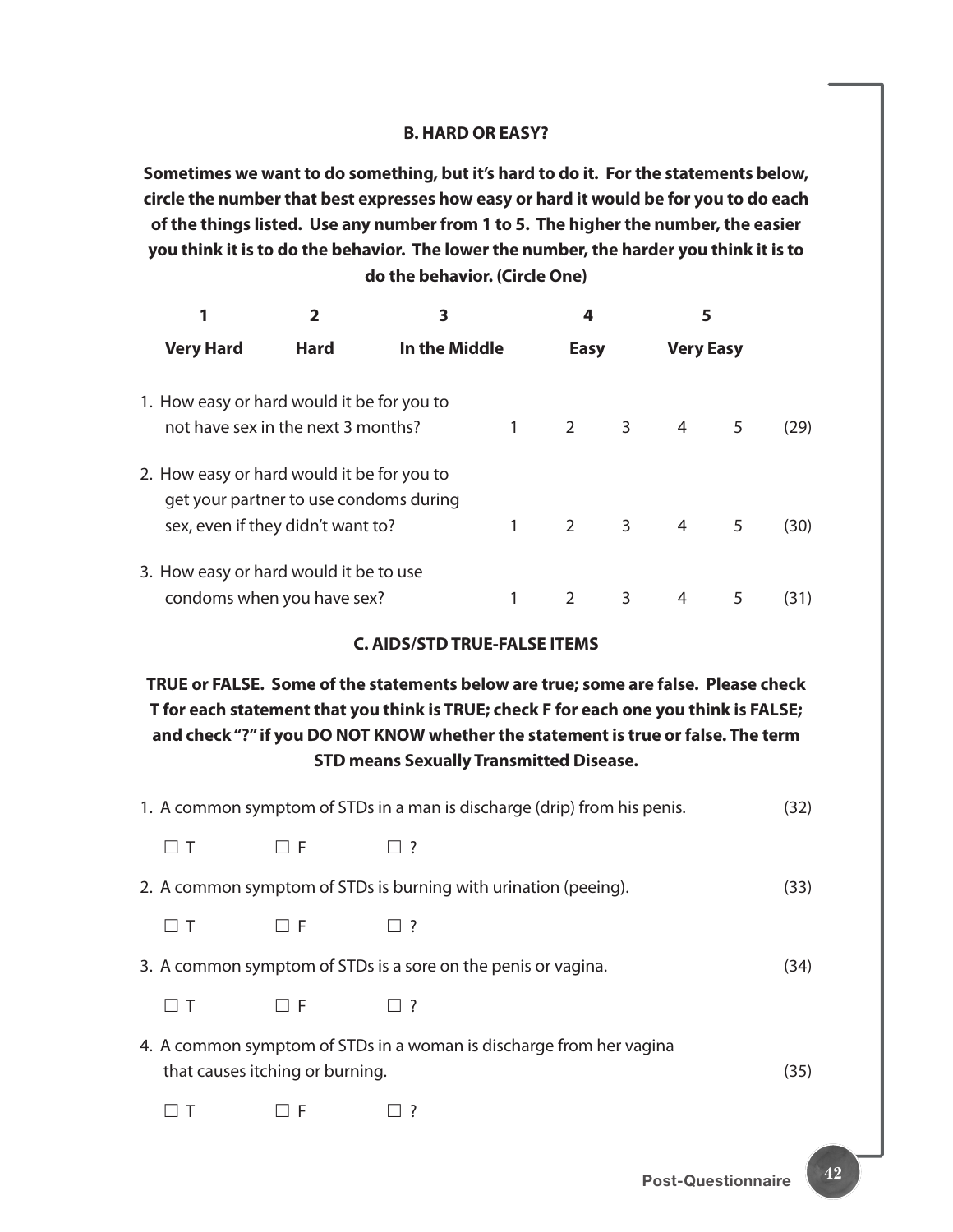|          | 5. If you feel healthy you don't have an STD.<br>(36) |                                                                                                                                |      |  |  |  |  |  |
|----------|-------------------------------------------------------|--------------------------------------------------------------------------------------------------------------------------------|------|--|--|--|--|--|
| $\Box$ T | $\Box$ F                                              | $\Box$ ?                                                                                                                       |      |  |  |  |  |  |
|          |                                                       | 6. A woman who has an STD can get an infection in her uterus and tubes.                                                        | (37) |  |  |  |  |  |
| $\Box$ T | $\Box$ F                                              | $\square$ ?                                                                                                                    |      |  |  |  |  |  |
|          |                                                       | 7. A pregnant woman who has an STD can give it to her baby.                                                                    | (38) |  |  |  |  |  |
| $\Box$ T | $\Box$ F                                              | $\square$ ?                                                                                                                    |      |  |  |  |  |  |
|          |                                                       | 8. If a person has an STD, the person's sexual partner probably has it too.                                                    | (39) |  |  |  |  |  |
| $\Box$ T | $\Box$ F                                              | $\square$ ?                                                                                                                    |      |  |  |  |  |  |
|          |                                                       | 9. Having HIV/AIDS makes you more likely to get other diseases.                                                                | (40) |  |  |  |  |  |
| $\Box$ T | $\Box$ F                                              | $\square$ ?                                                                                                                    |      |  |  |  |  |  |
|          | person does not look sick.                            | 10. A person can have HIV/AIDS and give it to other people even if the                                                         | (41) |  |  |  |  |  |
| $\Box$ T | $\Box$ F                                              | $\Box$ ?                                                                                                                       |      |  |  |  |  |  |
|          |                                                       | 11. Having sex with a man who shoots drugs is a way many women get HIV/AIDS.                                                   | (42) |  |  |  |  |  |
| $\Box$ T | $\Box$ F                                              | $\square$ ?                                                                                                                    |      |  |  |  |  |  |
|          | chance of getting HIV/AIDS.                           | 12. Having anal sex (i.e., male penis in butt/anus) increases your                                                             | (43) |  |  |  |  |  |
| $\Box$ T | $\Box$ F                                              | $\Box$ ?                                                                                                                       |      |  |  |  |  |  |
|          | STDs and HIV/AIDS.                                    | 13. Using Vaseline as a lubricant when having sex lowers the chance of getting                                                 | (44) |  |  |  |  |  |
| $\Box$ T | $\Box$ F                                              | $\square$ ?                                                                                                                    |      |  |  |  |  |  |
|          |                                                       | 14. There is a good chance you will get HIV/AIDS if you share a sink, shower, or<br>toilet seat with someone who has HIV/AIDS. | (45) |  |  |  |  |  |
| $\Box$ T | $\Box$ F                                              | $\Box$ ?                                                                                                                       |      |  |  |  |  |  |
|          |                                                       | 15. HIV is present in blood, semen, and vaginal fluid.                                                                         | (46) |  |  |  |  |  |
| $\Box$ T | $\Box$ F                                              | $\Box$ ?                                                                                                                       |      |  |  |  |  |  |
|          |                                                       |                                                                                                                                |      |  |  |  |  |  |

# **Making Proud Choices!**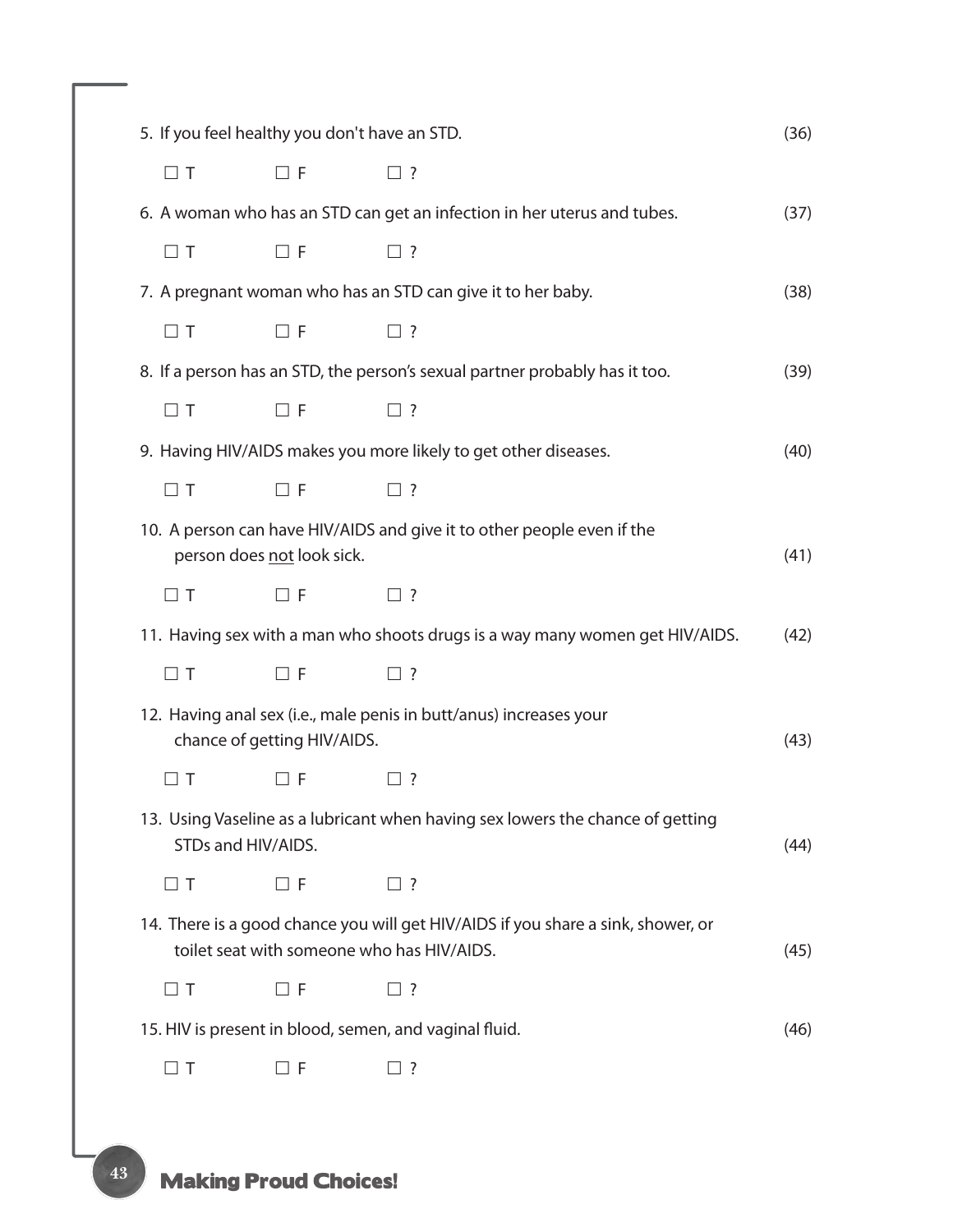| 16. The penis should be hard when the condom is put on it.                                                      |                           |                                                                                                                                                              |      |  |  |
|-----------------------------------------------------------------------------------------------------------------|---------------------------|--------------------------------------------------------------------------------------------------------------------------------------------------------------|------|--|--|
| $\Box$ T                                                                                                        | $\Box$ F                  | $\square$ ?                                                                                                                                                  |      |  |  |
| condom.                                                                                                         |                           | 17. When a condom is placed on the penis, space should be left at the tip of the                                                                             | (48) |  |  |
| $\Box$ T                                                                                                        | $\Box$ F                  | $\square$ ?                                                                                                                                                  |      |  |  |
|                                                                                                                 |                           | 18. The condom should be completely unrolled before it is placed on the penis.                                                                               | (49) |  |  |
| $\Box$ T                                                                                                        | $\Box$ F                  | $\Box$ ?                                                                                                                                                     |      |  |  |
| effectiveness.                                                                                                  |                           | 19. Storing or carrying condoms in a hot or warm place can destroy their                                                                                     | (50) |  |  |
| $\Box$ T                                                                                                        | $\Box$ F                  | $\square$ ?                                                                                                                                                  |      |  |  |
|                                                                                                                 |                           | 20. A girl can not get pregnant the first time she has sex.                                                                                                  | (51) |  |  |
| $\Box$ T                                                                                                        | $\Box$ F                  | $\square$ ?                                                                                                                                                  |      |  |  |
|                                                                                                                 | she won't become pregnant | 21. If a girl washes herself out with a douche after she has sex,                                                                                            | (52) |  |  |
| $\Box$ T                                                                                                        | $\Box$ F                  | $\Box$ ?                                                                                                                                                     |      |  |  |
|                                                                                                                 |                           | 22. Even if a guy withdraws (removes his penis) from the woman's vagina before<br>he reaches climax (ejaculates, comes) the woman can still become pregnant. | (53) |  |  |
| $\Box$ T                                                                                                        | $\Box$ F                  | $\Box$ ?                                                                                                                                                     |      |  |  |
|                                                                                                                 |                           | 23. A girl who is taking birth control pills and does not take them one or two days<br>in a row does not increase her chances of becoming pregnant.          | (54) |  |  |
| $\Box$ T                                                                                                        | $\Box$ F                  | $\square$ ?                                                                                                                                                  |      |  |  |
| 24. The foam and jelly forms of birth control that a girl uses work better if the<br>boy uses a condom.<br>(55) |                           |                                                                                                                                                              |      |  |  |
| $\Box$ T                                                                                                        | $\Box$ F                  | $\square$ ?                                                                                                                                                  |      |  |  |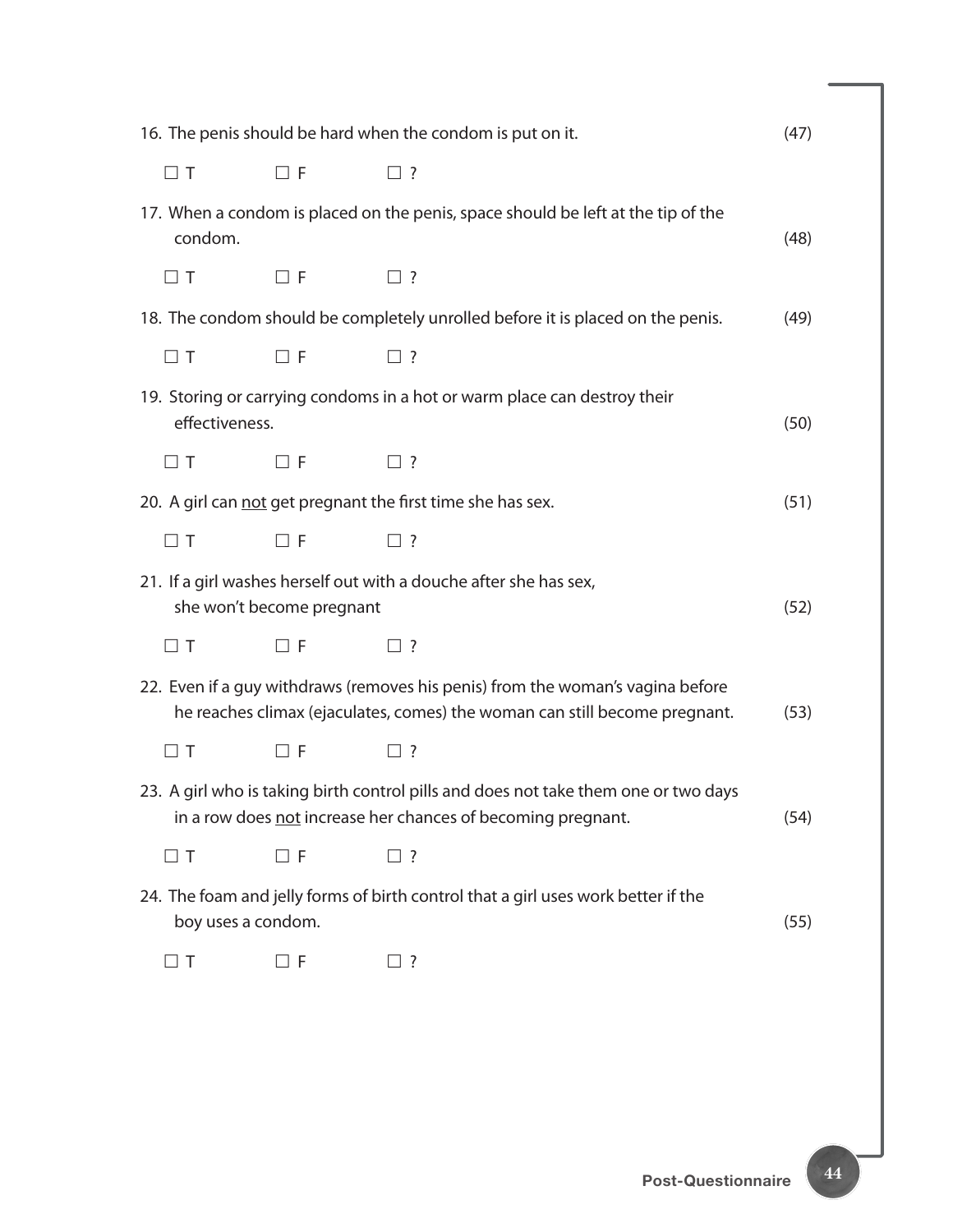#### **D. Debrief Questions**

**The questions in this section concern your feelings about the program. Tell us how you felt about the program by circling how you best feel about the statement. Please answer all of the questions honestly. Your opinions are valuable to us.**

|                                                 | CODENO# 3 (1-4) |
|-------------------------------------------------|-----------------|
|                                                 | (5)<br>LINE #3  |
|                                                 |                 |
| 1. What did you like about the overall program? | (6)             |
|                                                 |                 |
|                                                 |                 |
|                                                 |                 |

2. What didn't you like about the overall program? (7)

**For questions 1 - 7 please use the scale below.**

| 1                                                             | $\overline{2}$                             | 3<br><b>Neither Liked</b><br><b>Nor Disliked</b> |                | 4<br><b>Liked</b> |   | 5<br><b>Liked</b> |      |  |
|---------------------------------------------------------------|--------------------------------------------|--------------------------------------------------|----------------|-------------------|---|-------------------|------|--|
| <b>Disliked</b>                                               | <b>Disliked</b>                            |                                                  |                |                   |   |                   |      |  |
| <b>Very Much</b>                                              |                                            |                                                  |                |                   |   | <b>Very Much</b>  |      |  |
|                                                               |                                            |                                                  |                |                   |   |                   |      |  |
| 3. How much did you like all of the<br>program activities?    |                                            | 1                                                | $\overline{2}$ | 3                 | 4 | 5                 | (8)  |  |
| 4. How much did you like the video<br>part of the activities? |                                            | 1                                                | $\overline{2}$ | $\mathbf{3}$      | 4 | 5                 | (9)  |  |
| 5. How much did you like the group<br>that you were in?       |                                            | 1                                                | $\overline{2}$ | 3                 | 4 | 5                 | (10) |  |
|                                                               | 6. How much did you like your facilitator? | 1                                                | $\overline{2}$ | 3                 | 4 | 5                 | (11) |  |
| you did in your group?                                        | 7. How much did you like the activities    | 1                                                | 2              | 3                 | 4 | 5                 | (12) |  |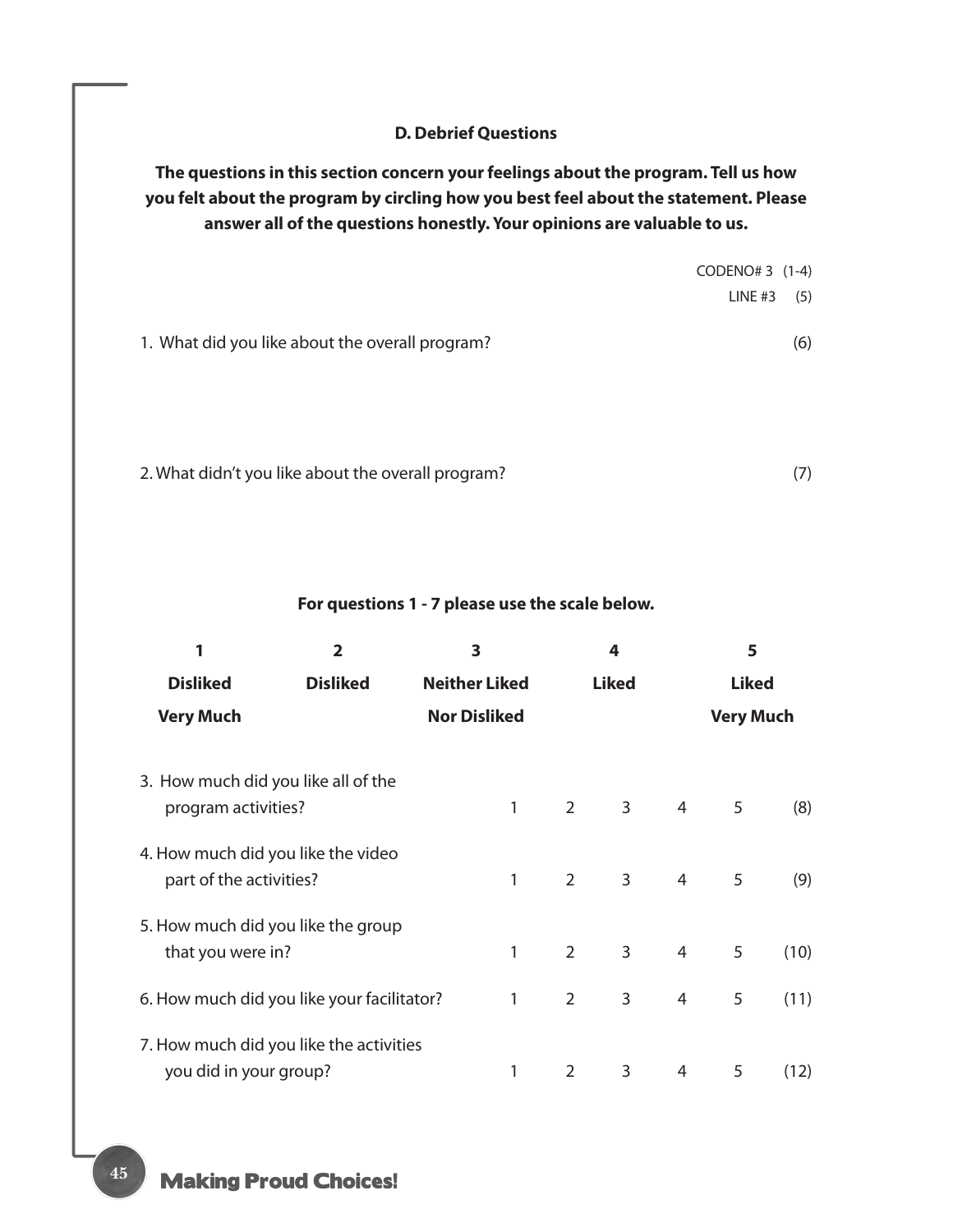## **For questions 8 and 9 please use the scale below.**

| 1                                                                                   | $\overline{\mathbf{2}}$                                 |                     | 3                    |                                |                | 4                |                 |      |  |
|-------------------------------------------------------------------------------------|---------------------------------------------------------|---------------------|----------------------|--------------------------------|----------------|------------------|-----------------|------|--|
| Not at all                                                                          | <b>Very Little</b>                                      |                     | <b>Moderately</b>    |                                |                | <b>Very Much</b> |                 |      |  |
| 8. How much could you really get into<br>the group activities?                      |                                                         |                     | 1                    | $\overline{2}$                 | 3              | 4                |                 | (13) |  |
| 9. How much did you talk and share<br>your thoughts in the group?                   |                                                         |                     | 1                    | $\overline{2}$                 | 3              | 4                |                 | (14) |  |
| 10. How comfortable did you feel talking<br>and sharing your thoughts in the group? |                                                         |                     | $\mathbf{1}$         | $\overline{2}$                 | 3              | 4                |                 | (15) |  |
| 11. How comfortable did you feel during<br>the exercises, games, or role-playing?   |                                                         |                     | 1                    | $\overline{2}$                 | 3              | 4                |                 | (16) |  |
| 12. In general, how much did you learn<br>from the activities?                      |                                                         |                     | 1                    | $\overline{2}$                 | 3              | 4                |                 | (17) |  |
| 13. How much did you learn from the<br>videos you saw?                              |                                                         |                     | 1                    | $\overline{2}$                 | 3              | 4                |                 | (18) |  |
| 14. How much did you learn from the<br>small group activities?                      |                                                         |                     | $\mathbf{1}$         | $\overline{2}$                 | 3              | $\overline{4}$   |                 | (19) |  |
| 15. Would you recommend this<br>project to other teenagers?                         |                                                         |                     | $\mathbf{1}$         | $\overline{2}$                 | 3              | $\overline{4}$   |                 | (20) |  |
|                                                                                     | For the following questions please use the scale below. |                     |                      |                                |                |                  |                 |      |  |
| 1                                                                                   | $\overline{2}$                                          | 3                   |                      | 4                              |                |                  | 5               |      |  |
| <b>Disagree</b>                                                                     | <b>Disagree</b>                                         |                     | <b>Neither Agree</b> |                                | <b>Agree</b>   |                  | <b>Agree</b>    |      |  |
| <b>Strongly</b>                                                                     |                                                         | <b>Nor Disagree</b> |                      |                                |                |                  | <b>Strongly</b> |      |  |
| 16. My facilitator really knows what<br>he or she is teaching.                      |                                                         |                     | $\mathbf{1}$         | $2 \left( \frac{1}{2} \right)$ | 3 <sup>7</sup> | $4 \quad$        | 5               | (21) |  |
| 17. My facilitator is a good role<br>model for me.                                  |                                                         |                     | 1                    | 2                              | 3              | 4                | 5               | (22) |  |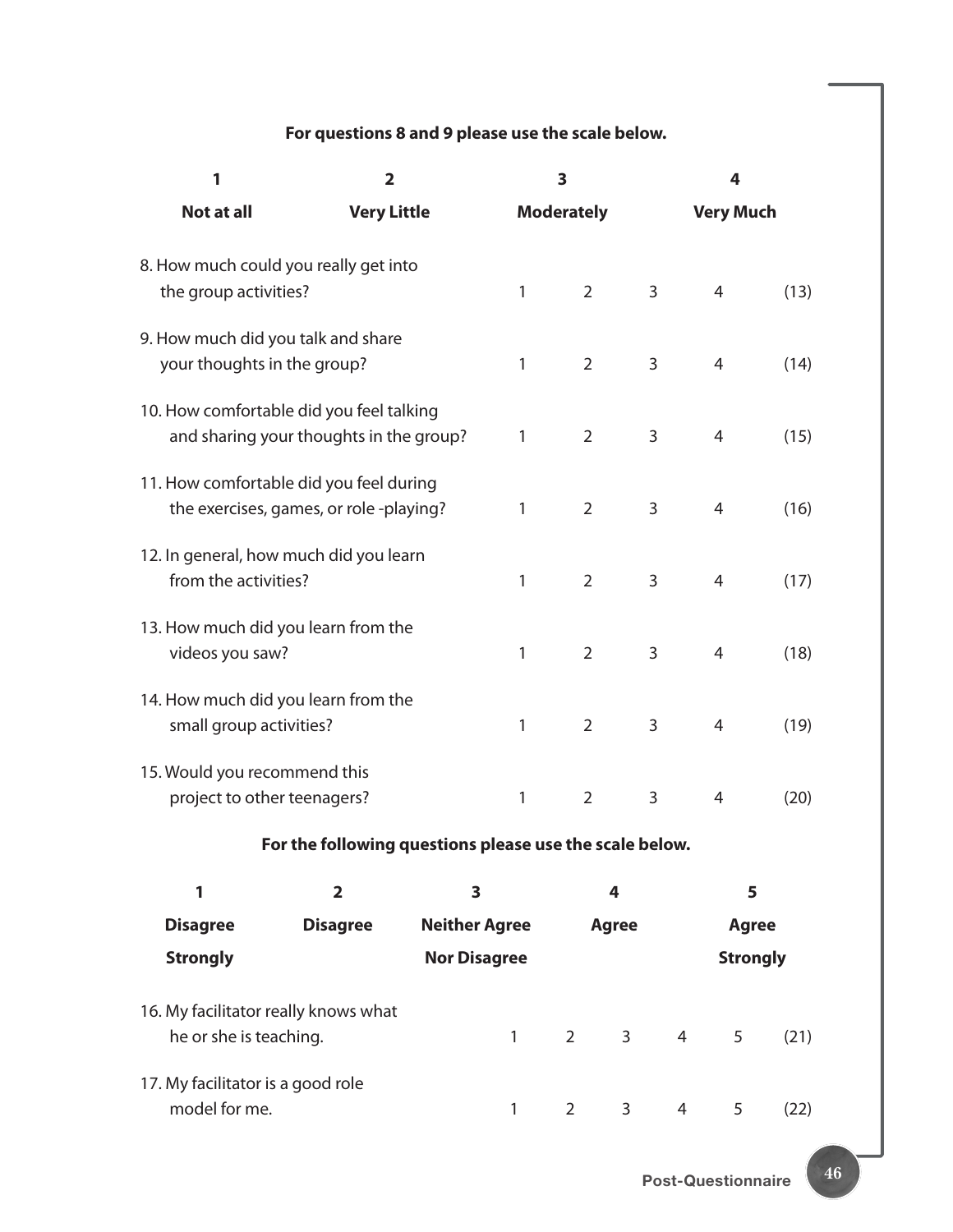| 18. My facilitator really understands<br>youth my age.                                                                              |                                                                 | 1 | $2^{\circ}$    | $\mathsf{3}$ | $\overline{4}$ | 5 | (23) |
|-------------------------------------------------------------------------------------------------------------------------------------|-----------------------------------------------------------------|---|----------------|--------------|----------------|---|------|
| 19. My facilitator shows respect for<br>the group's feelings.                                                                       |                                                                 | 1 | 2              | 3            | 4              | 5 | (24) |
| 20. My facilitator is very friendly.                                                                                                |                                                                 | 1 | $\overline{2}$ | 3            | 4              | 5 | (25) |
| 21. My facilitator was well-prepared.                                                                                               |                                                                 | 1 | $\overline{2}$ | 3            | 4              | 5 | (26) |
| 22. My facilitator knows a lot about life.                                                                                          |                                                                 | 1 | $\overline{2}$ | $\mathbf{3}$ | $\overline{4}$ | 5 | (27) |
| 23. Have you discussed the program with a teenager<br>who was in a different group than you?                                        |                                                                 |   |                |              |                |   |      |
| $\Box$ No                                                                                                                           | $\Box$ Yes                                                      |   |                |              |                |   |      |
| 24. If you have discussed the program with a teenager who was in a<br>different group than you, what did you tell them you learned? |                                                                 |   |                |              |                |   | (29) |
| 25. If you have discussed the program with a teenager who was in a<br>different group than you, what did they tell you?             |                                                                 |   |                |              |                |   | (30) |
| 26. Has any other teenager who lives with you participated in the program?                                                          |                                                                 |   |                |              |                |   | (31) |
| $\Box$ No                                                                                                                           | $\Box$ Yes                                                      |   |                |              |                |   |      |
|                                                                                                                                     | 27. Do you have a relative who has participated in the program? |   |                |              |                |   | (32) |
| $\Box$ No                                                                                                                           | $\Box$ Yes                                                      |   |                |              |                |   |      |
|                                                                                                                                     |                                                                 |   |                |              |                |   |      |
|                                                                                                                                     |                                                                 |   |                |              |                |   |      |
|                                                                                                                                     |                                                                 |   |                |              |                |   |      |